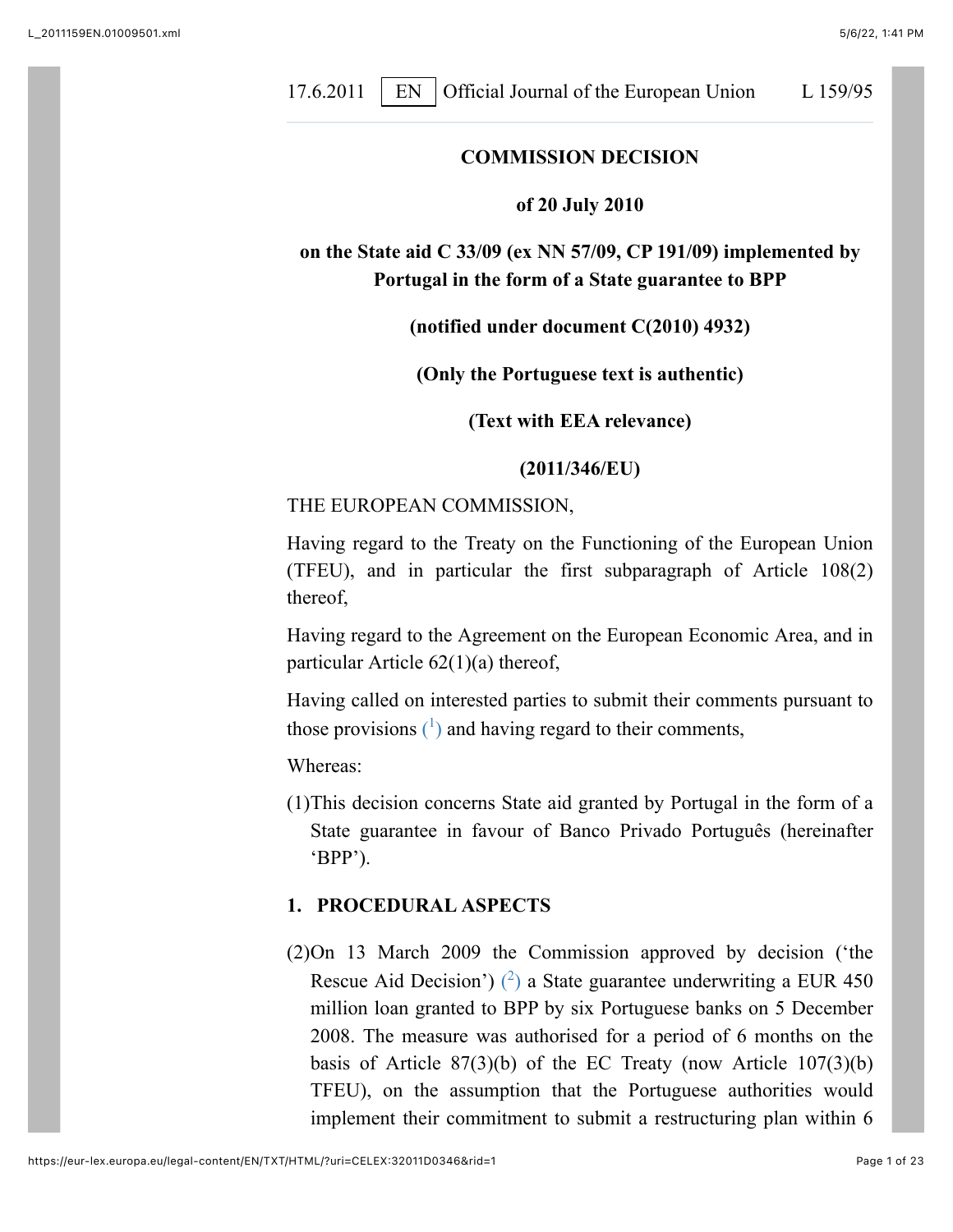months (i.e. by 5 June 2009).

- (3)On 15 July 2009 the Commission called on the Portuguese authorities to urgently submit the restructuring plan for BPP. Since the requested plan was not submitted, by letter dated 6 October 2009 the Commission sent an official reminder pursuant to Article 5(2) of Council Regulation (EC) No 659/1999 of 22 March 1999 laying down detailed rules for the application of Article 93 of the EC Treaty  $(3)$ .
- <span id="page-1-0"></span>(4)On 10 November 2009 the Commission initiated the formal investigation procedure with respect to the alleged State aid measure. In the same decision the Commission issued an information injunction requesting Portugal to submit the restructuring plan by 22 December 2009.
- <span id="page-1-1"></span>(5)The Commission decision to initiate the procedure was published in the *Official Journal of the European Union* on 6 March 2010 [\(](#page-20-3)<sup>4</sup> ). The Commission invited interested parties to submit comments on the aid measure. Comments were submitted by letter dated 6 April 2010 by a third party who wished to remain anonymous.
- (6)The Commission requested information from Portugal by letter of 12 March 2010, to which Portugal replied by letter dated 13 April 2010, registered as received on 14 April 2010.
- (7)The comments from interested parties were transmitted to Portugal by letter of 15 April 2010. Portugal replied to these comments by letter dated 13 May 2010, registered on 14 May 2010.
- (8)The Commission requested further information on 29 April 2010, which Portugal submitted by letter dated 13 May 2010. Portugal provided further information on 15 and 21 June 2010.

# **2. THE BENEFICIARY AND THE MEASURE**

#### **2.1. The beneficiary**

(9)BPP is a financial institution based in Portugal providing private banking, corporate advisor and private equity services. BPP's clients are private and institutional depositors, including five mutual agricultural credit banks (*caixas de crédito agrícola mútuo*), one savings bank (*caixa económica*), several pension funds, insurance companies and others. BPP is present in Portugal, Spain and to a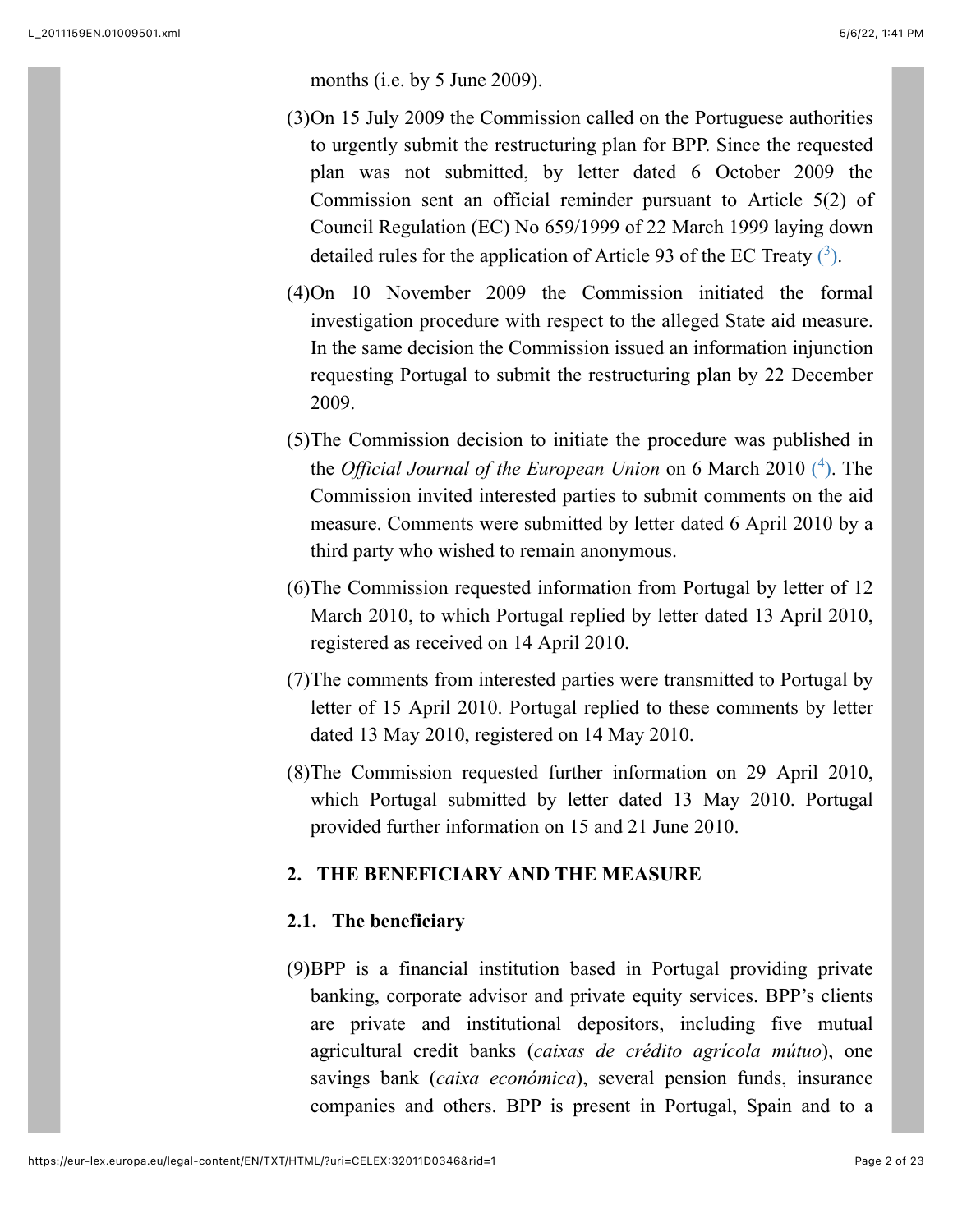lesser extent in Brazil and in South Africa.

(10)BPP's shares are not listed in a stock exchange and, hence, the market price of its shares is not observable. As of 30 June 2008, total assets on BPP's balance sheet amounted to EUR 2,9 billion, representing less than 1 % of the total assets of the Portuguese banking sector. BPP is 100 %-owned by the group Privado Holding SGPS (sociedade gestora de participações sociais) S.A. As of 30 June 2008, the majority of the shares of this holding company (51,5 %) were held by 12 shareholders. In 2009 the Privado Holding group had 187 employees, 148 of whom worked for BPP.

# **2.2. Financial difficulties of the bank**

- (11)According to the Portuguese authorities, BPP developed liquidity difficulties owing to the deterioration of the global economic situation, which significantly reduced the bank's ability to manage its liquidity.
- (12)On 24 November 2008 BPP informed the Portuguese Central Bank ('Bank of Portugal') that it risked being unable to meet its payment obligations. BPP was then allowed to suspend all its payments as from 1 December 2008.
- (13)On 5 December 2008 BPP received a EUR 450 million loan backed by a State guarantee, under the conditions specified below. The loan and the guarantee covered only BPP's liabilities as registered in the balance sheet on 24 November 2008 and the loan was to be used only to reimburse depositors and other creditors and not to cover liabilities of other entities of the group.

# **2.3. The emergency aid measure**

(14)On 5 December 2008 BPP signed a loan agreement ('the loan agreement'), backed by a State guarantee, for EUR 450 million, with six major Portuguese banks (Banco Comercial Português, S.A., Caixa Geral de Depósitos, S.A., Banco Espírito Santo, S.A., Banco BPI, S.A., Banco Santander Totta, S.A., Caixa Central – Caixa Central de Crédito Agricola Mútuo CRL) ('the bank syndicate'). The loan had a maturity of 6 months, renewable up to 2 years, and bore an interest rate of EURIBOR  $+$  100 basis points. The remuneration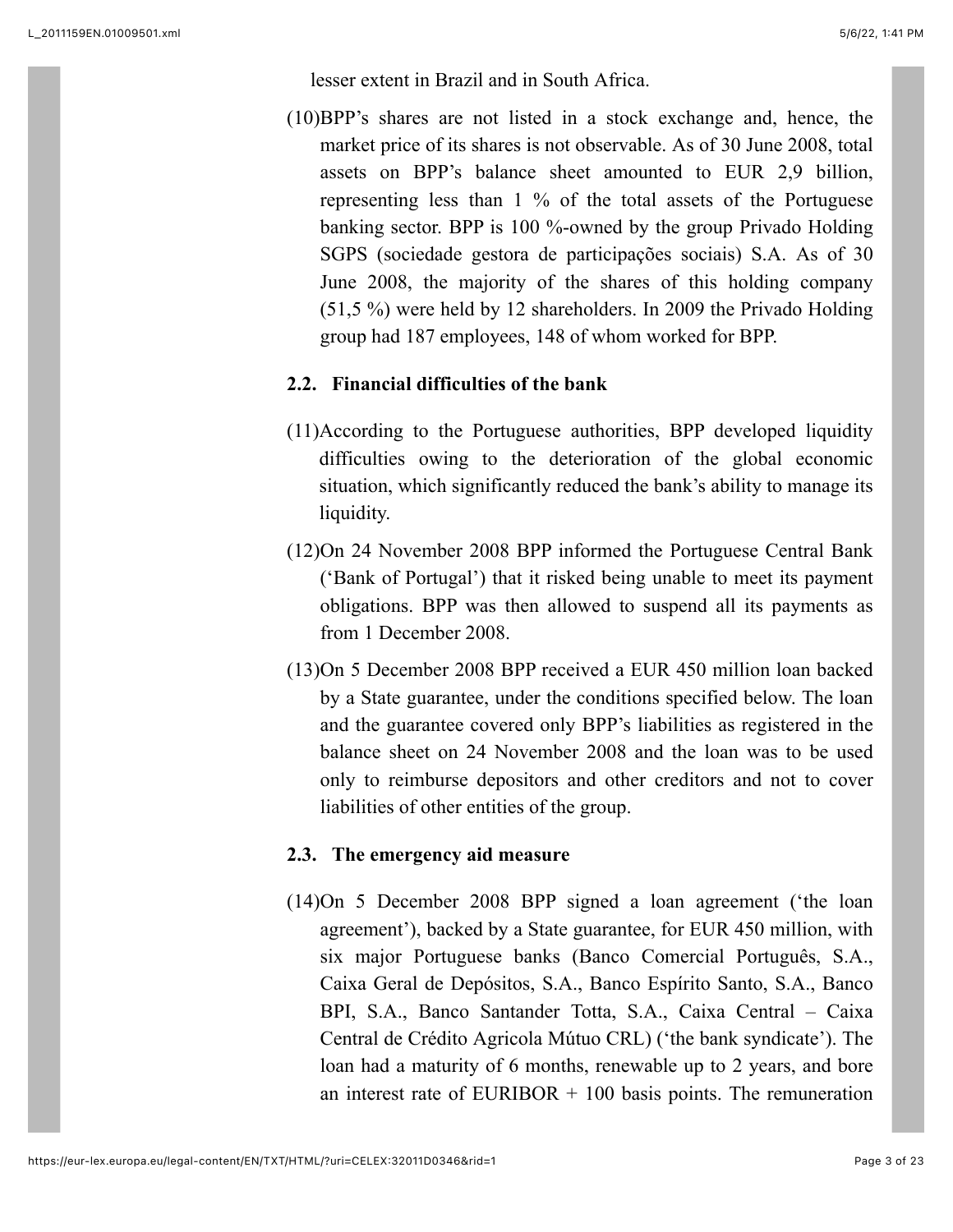<span id="page-3-0"></span>for the loan was determined on the basis of the cost of funding for the creditor banks at the time of the transaction.

- (15)According to the Portuguese authorities, without a State guarantee no lender was willing to finance BPP at a reasonable rate, given its difficult financial situation. The State guarantee that accompanied the loan was granted in accordance with Law No 112/97, i.e. outside the Portuguese guarantee scheme (Law 60-A/2008) which had been approved by the Commission on 29 October 2008  $(5)$ . In particular, the Portuguese authorities stated that the general guarantee scheme, which is limited to solvent banks, would be an inappropriate framework for the State intervention in favour of BPP, given the increasing financial deterioration of the bank and the specific risks linked to this transaction.
- (16)The remuneration for the State guarantee was fixed at 20 basis points, taking into consideration the collateral presented by BPP.
- <span id="page-3-1"></span>(17)The collateral consists of: (i) first right of pledge on several assets as specified in a contract concluded by Portugal, BPP and Bank of Portugal; and (ii) first mortgage on immovable assets owned by BPP. This collateral was estimated by the Portuguese authorities to be worth around EUR 672 million when the loan agreement and the guarantee agreement were signed  $(6)$ . The provision of collateral is regulated by an agreement subscribed by the Treasury, BPP and the Bank of Portugal, in which the latter was appointed as custodian and collateral manager on behalf of the Treasury. According to the Portuguese authorities, the Portuguese State holds, under national law, privileged and priority rights over the collateral.
- (18)During the period of validity of the loan covered by the State guarantee, BPP committed not to sell, provide as collateral or otherwise dispose of its present and future assets.
- (19)In the context of the Commission's examination of the emergency aid measure, Portugal committed to provide a restructuring plan for BPP within 6 months of the State intervention (i.e. by 5 June 2009).
- (20)In its decision of 13 March 2009 the Commission approved the measure for a period of 6 months from the granting of the State guarantee, i.e. until 5 June 2009. The Commission also considered the submission of the restructuring plan by 5 June 2009 as necessary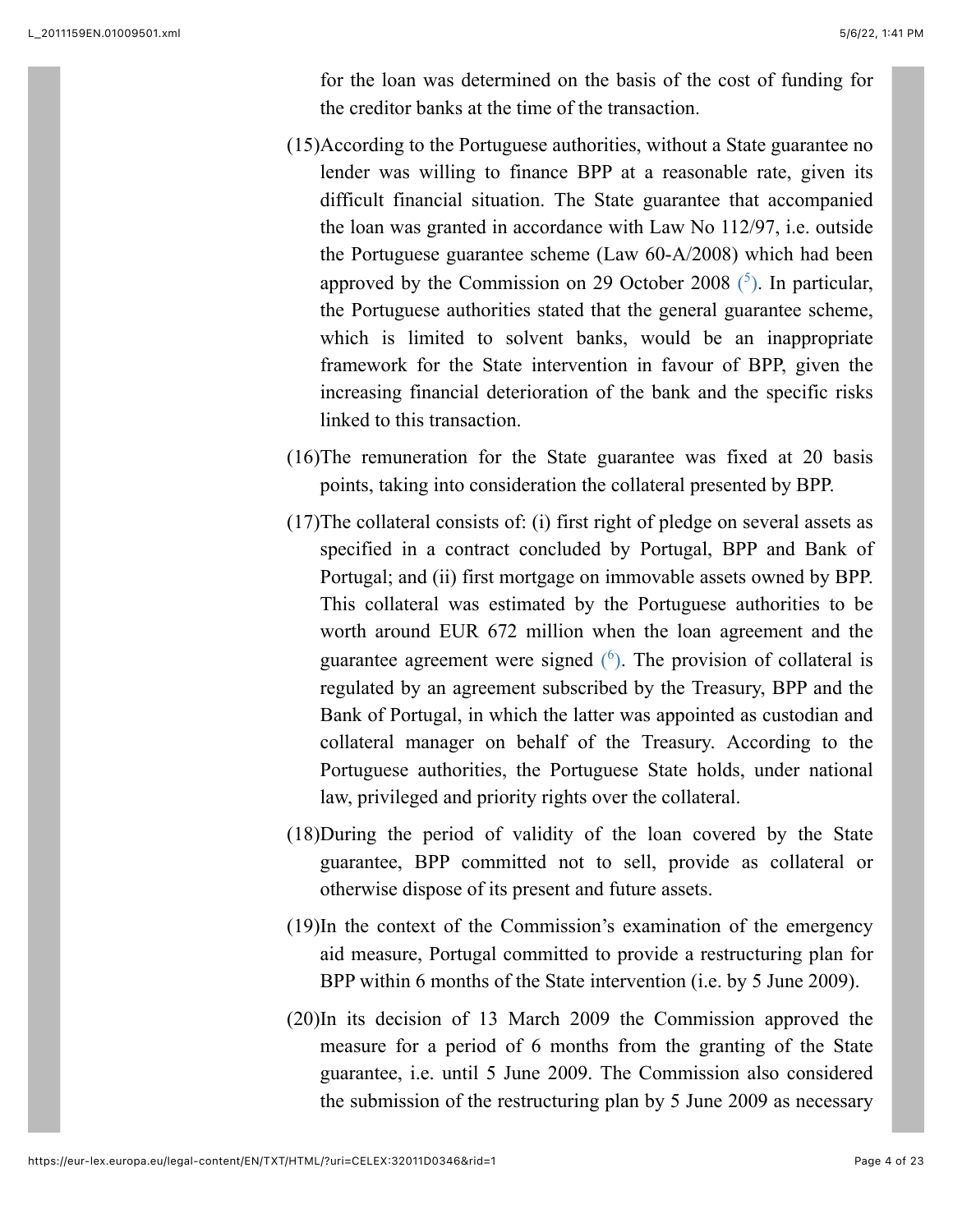given the exceptionally low level of remuneration.

(21)In order to prolong the validity of the guarantee beyond the initial period of 6 months, the Portuguese authorities committed to submit a specific notification to the Commission.

(22)Portugal has not fulfilled the above-mentioned commitments.

#### **2.4. Extension of the emergency aid measure**

- (23)By e-mail dated 23 June 2009 Portugal informed the Commission that it had taken the decision to extend the State guarantee for a further period of 6 months (*Despacho* No 13364-A/2009 of the Ministry of Finance of 5 June 2009). However, Portugal neither notified that extension nor sought the Commission's approval.
- (24)Since the Commission decision approved the aid only until 5 June 2009, the rescue aid became unlawful on 6 June 2009.
- (25)A recovery plan was submitted to the Bank of Portugal by BPP's administrators on 24 April 2009.
- (26)By letter dated 5 June 2009 the Portuguese authorities explained to the Commission that the delay in submitting a restructuring plan for BPP was due to the fact that the recovery and restructuring plan proposed by BPP had not been accepted by the Bank of Portugal.
- (27)On 9 June 2009 the Ministry of Finance and Public Administration published a document entitled '*Esclarecimento do Ministério das Finanças e da Administração Pública – Decisão relativa ao Banco Privado Português*' ('Clarifications by the Ministry of Finance and Public Administration – Decision regarding Banco Privado Português') (hereinafter 'the document of 9 June 2009'), which stated that the recovery and restructuring plan submitted on 24 April 2009 by BPP to the Bank of Portugal proposed, among other things, a recapitalisation operation with a State contribution of between EUR 150 and 200 million in the form of ordinary shares, preferential shares and supplementary obligations with no return. This plan was not accepted as it was considered 'not to comply with the recapitalisation regulations defined in Law No 63-A/2008, or with the guidance on this topic from the European Union aimed at ensuring compliance with Community competition rules, given that State aid is present in this case'.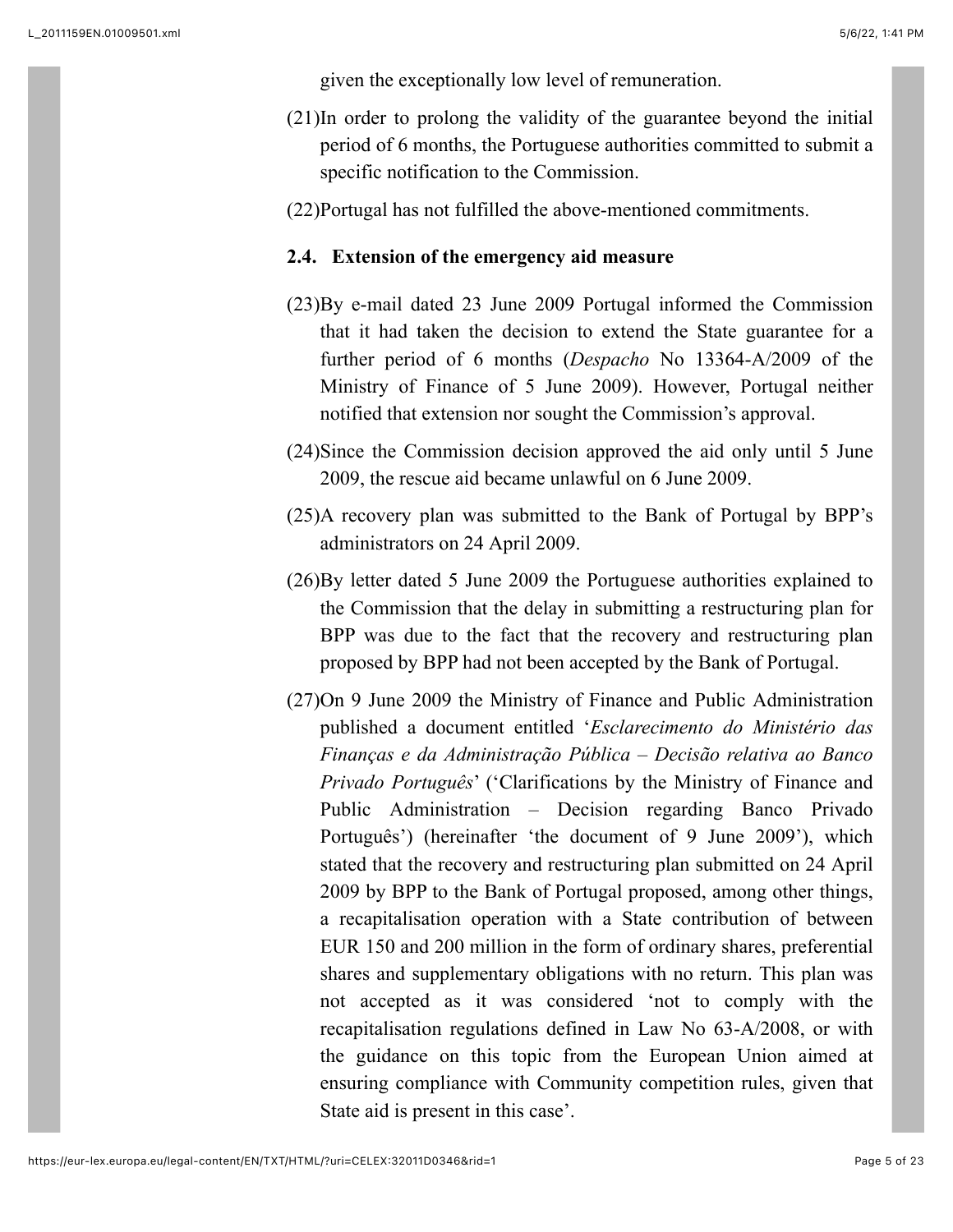(28)The document of 9 June 2009 also reported that a large number of BPP's clients had placed their savings under the management of the bank, which had invested them in financial instruments spread over dozens of vehicle companies based in offshore jurisdictions ('Absolute Return' instruments). Despite the risk inherent in these products, BPP had fixed a remuneration rate and had guaranteed all the capital invested by these clients upon maturity. This guarantee of return was never communicated to the supervisory authorities; nor was it included and recorded on the bank's balance sheet. By concealing this liability, the bank's shareholders were spared from having to inject more capital to meet the legal and regulatory requirements in force. Additionally, according to the document of 9 June 2009, the investigation by the Portuguese Securities Market Commission (*Comissão do Mercado de Valores Mobiliários* – CMVM) and the Bank of Portugal found serious irregularities that amount to criminal practice on the part of BPP.

## **2.5. The situation of the Absolute Return investment products**

(29)In the document of 9 June 2009, the Portuguese authorities also stated that they were studying with the supervisory authorities a solution to minimise losses for BPP's clients holding Absolute Return instruments whose investments were jeopardised. The solution envisaged by the Government would include, among other things, the following features: (1) the creation of a new financial instrument, representative of the current indirect Absolute Return portfolio, to replace the investors' current positions; (2) the financial instrument would be issued and managed by an entity independent of BPP and owned and managed by national banking institutions.

# **2.6. The formal investigation procedure and the second extension of the emergency aid measure**

- (30)On 15 July 2009 the Commission invited the Portuguese authorities to urgently submit the restructuring plan for BPP, even in a provisional form, recalling that the rescue aid had become unlawful since 6 June 2009.
- (31)Since the requested plan was not submitted, by letter dated 6 October 2009 the Commission sent an official reminder pursuant to Article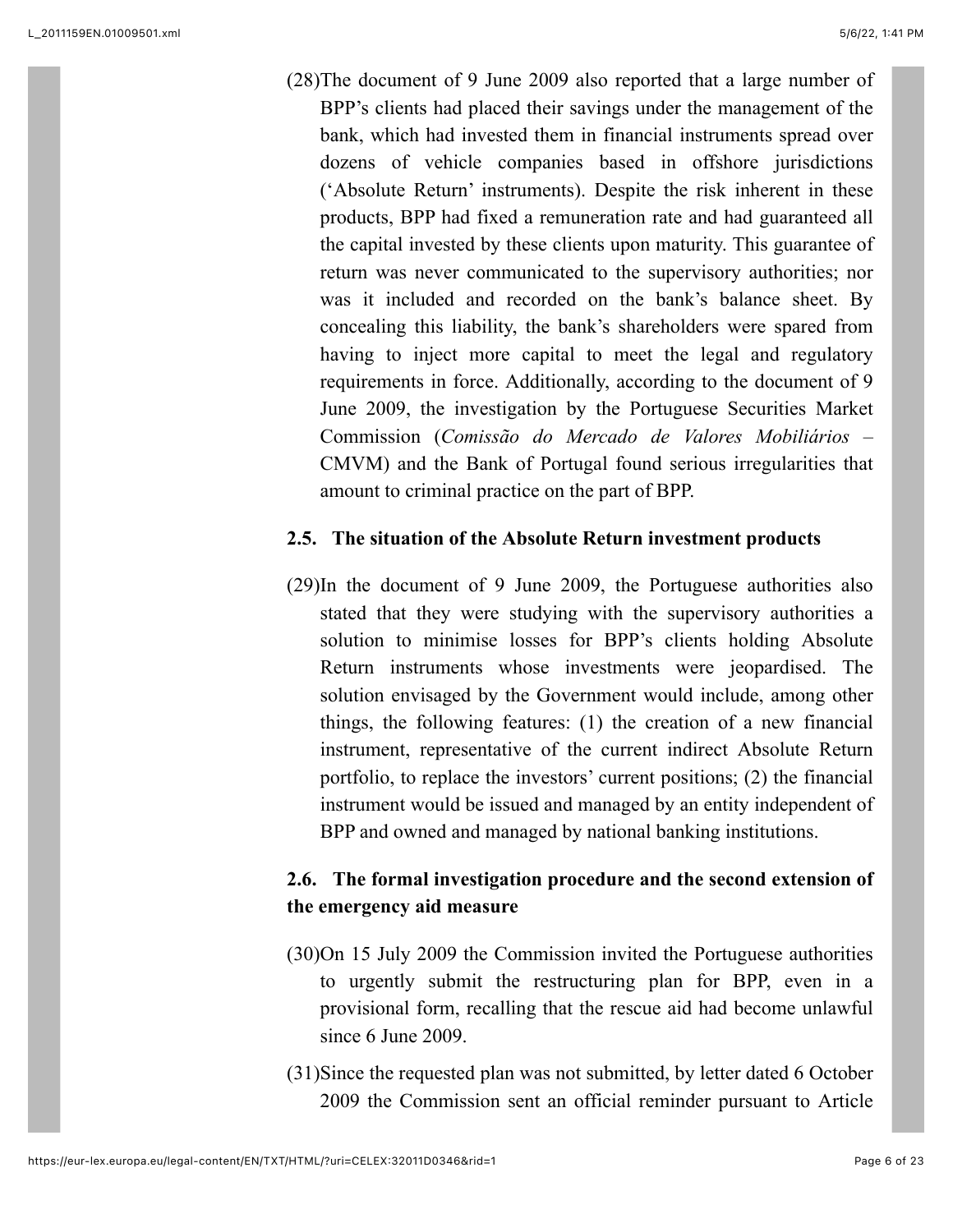#### 5(2) of Regulation (EC) No 659/1999.

- (32)On 10 November 2009 the Commission initiated the formal investigation procedure with respect to the alleged State aid measure. In the same decision the Commission issued an information injunction requiring Portugal to submit the restructuring plan by 22 December 2009.
- <span id="page-6-0"></span>(33)The Commission decision to initiate the procedure was published in the *Official Journal of the European Union*  $(7)$ . The Commission invited interested parties to submit comments on the aid measure.
- (34)On 3 December 2009 the Portuguese authorities informed the Commission that the State guarantee would be extended for a further 6 months. According to the Portuguese authorities the State was forced to renew the guarantee as an immediate disruption of BPP would clearly have compromised the solution currently under consideration. Since BPP was obviously in no condition to repay the loan, the banks that had granted the loan to BPP agreed to extend its maturity by another 6 months, without changing the current terms and without additional financing, on the condition that the corresponding State guarantee was also extended.
- (35)On 5 December 2009 the State guarantee was consequently extended for a further 6 months. The extension was not notified to the Commission: the Portuguese authorities merely informed the Commission that the guarantee on the loan would be renewed.
- (36)On 25 February 2010 the Portuguese authorities sent a letter explaining the elements that the Government considered should provide a basis for a solution to the problems created by BPP for a significant proportion of its clients, namely investors in the Absolute Return investment product.
- (37)In the same letter the Portuguese authorities informed the Commission that on 11 December 2009 the Government had decided to:
	- (i) establish a closed and non-harmonised Special Investment Fund (*Fundo Especial de Investimento* – FEI), made up of the resources (gross assets and liabilities) held in the Absolute Return investment product, characterised by the following: (a) passive management of the Special Investment Fund; (b) in-kind share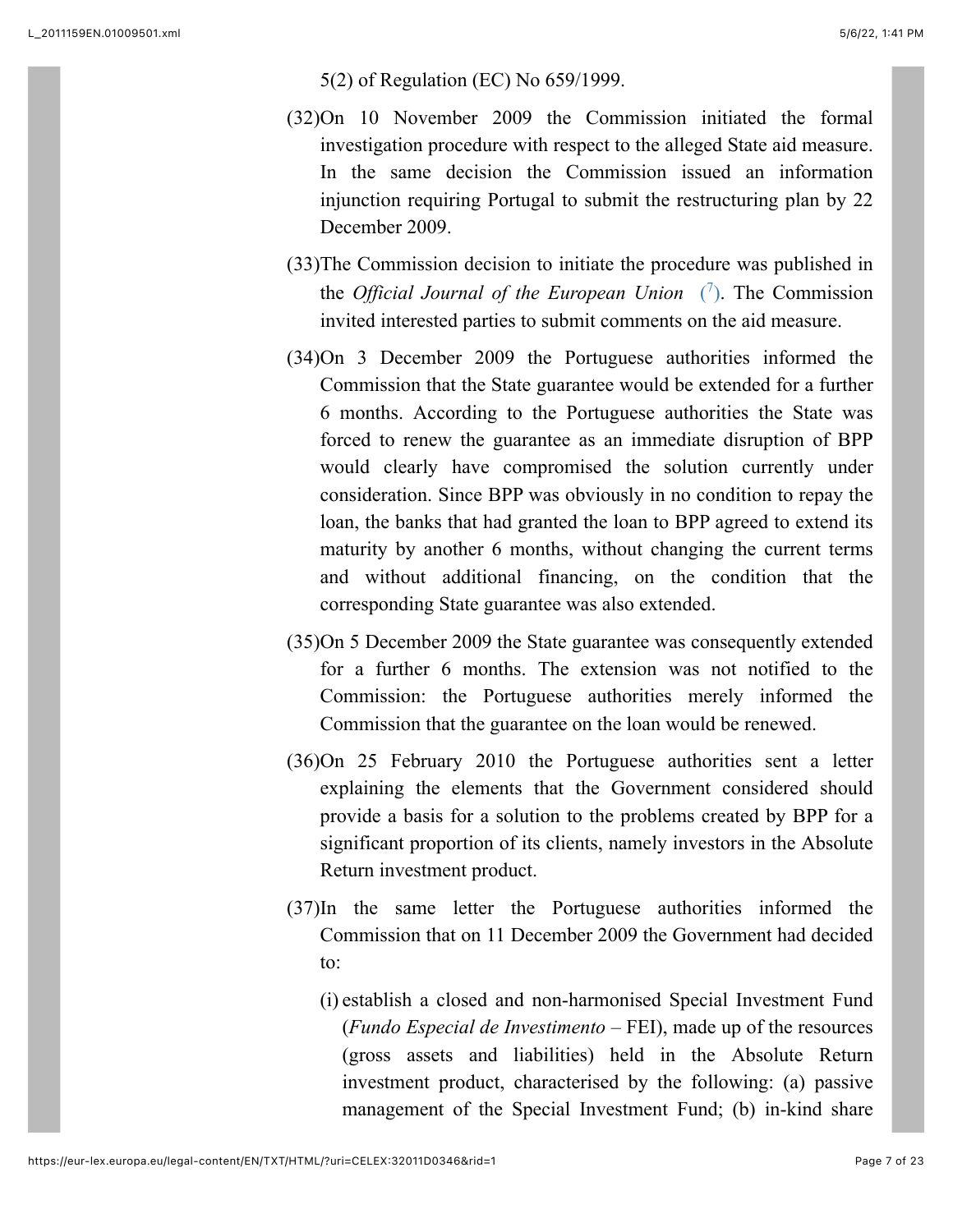subscription; (c) 4-year term with possibility of extension up to a maximum of 10 years by decision of the assembly of shareholders (1 share  $= 1$  vote); (d) voluntary membership of clients;

- (ii)renew the State loan guarantee of EUR 450 million until the Special Investment Fund was established;
- (iii)activate the Deposit Guarantee Fund (*Fundo de Garantia de Depósitos* – FGD), which guarantees repayment in full of the value of the cash credit balances of each depositor, where that value does not exceed EUR 100 000, and the Investor Compensation System (*Sistema de Indemnização aos Investidores* – SII), which guarantees compensation of up to a maximum of EUR 25 000 per investor, under the terms laid down by law, and does not involve any State resources;
- (iv)grant insurance cover of up to EUR 250 000 to clients who joined the FEI, provided they were covered by the FGD and SII criteria; thus, the negative difference, if any, between the client's revenue – in the form of reimbursements from the FGD and the SII and payments from the FEI – and the nominal value of the investment, up to a ceiling of EUR 250 000, at 24 November 2008, is insured by the State.
- (38)The commitment taken on by the Portuguese State in relation to FEI's investors, as resulting from its legal system, will be applicable only on the date of the Fund's extinction, which is 4 years from the date of its establishment – 30 March 2014  $(^8)$ .
- <span id="page-7-0"></span>(39)On 1 February 2010 the Portuguese Securities Market Commission (CMVM) granted authorisation for the establishment of the FEI as described above, with Privado Fundos – Sociedade Gestora de Fundos de Investimento, S.A. responsible for managing the Fund and Banif – Banco de Investimento, S.A serving as depository for the Fund.
- (40)The FEI was established on 30 March 2010.
- (41)On 16 April 2010 the Bank of Portugal issued a communication stating that BPP's banking licence had been revoked by decision of 15 April, given the impossibility of restructuring or recapitalising the bank. On 22 April the Bank of Portugal then requested the liquidation of BPP at the competent court (Tribunal de Comércio de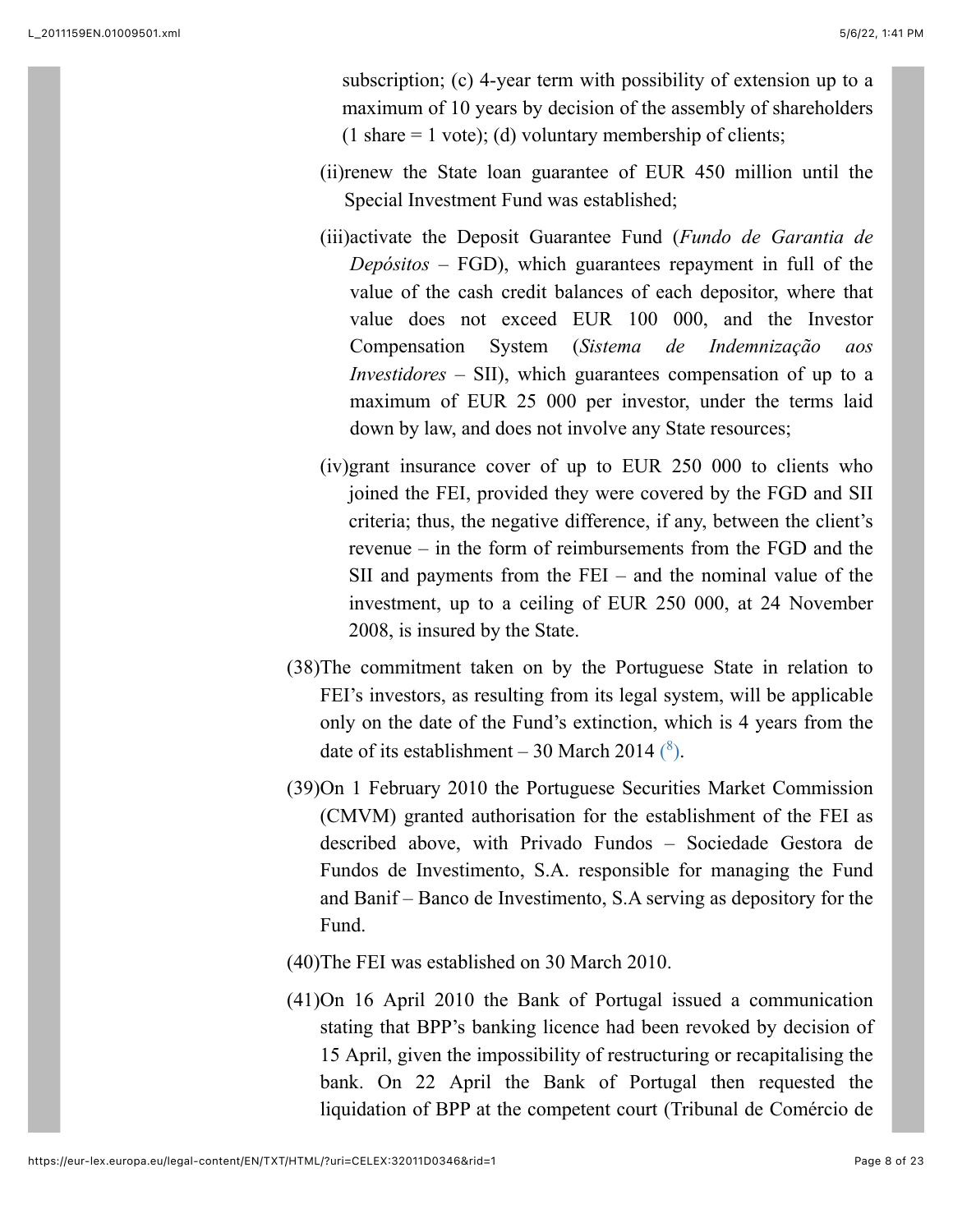Lisboa), presenting at the same time a proposal for the appointment of a liquidation committee. The liquidation of BPP follows the Portuguese liquidation rules specifically applicable to banking institutions. The Portuguese authorities estimate that the various legal steps set out under the relevant legislation mean that the liquidation may take approximately 1 year.

<span id="page-8-0"></span>(42)On 13 May 2010 the Portuguese authorities communicated to the Commission that, on the basis of the loan agreement  $(9)$ , the guarantee had been called in by the bank syndicate and had been executed on 7 May, when Portugal had reimbursed EUR 450 million to the six banks. The Portuguese State stated that it had already taken the necessary steps to enforce its privileged and priority rights as creditor over the collateral relating to the guarantee, having presented its claims to the relevant court  $(10)$  $(10)$ .

# <span id="page-8-1"></span>**3. COMMISSION DECISION ON THE FORMAL INVESTIGATION PROCEDURE**

- <span id="page-8-2"></span>(43)In its decision of 10 November 2009 initiating the formal investigation procedure, the Commission set out its preliminary assessment and doubts as to the compatibility of the measures at hand with the internal market. The measures in question were:
	- —The pricing of the guarantee, which was below the level normally required pursuant to the Banking Communication  $(1)$ . The Commission doubted that the remuneration was appropriate taking into account the risk. The Commission only authorised such pricing based on Portugal's commitment to submit a restructuring plan which would, in the longer term, adequately address this advantage.
	- —The fact that Portugal had not submitted the restructuring plan despite being formally reminded to do so by the letter dated 6 October 2009.
	- —The extension of the guarantee (on 5 June 2009) beyond the 6 months initially approved by the Commission.

# **4. OBSERVATIONS FROM PORTUGAL**

(44)In their comments on the initiation of the formal investigation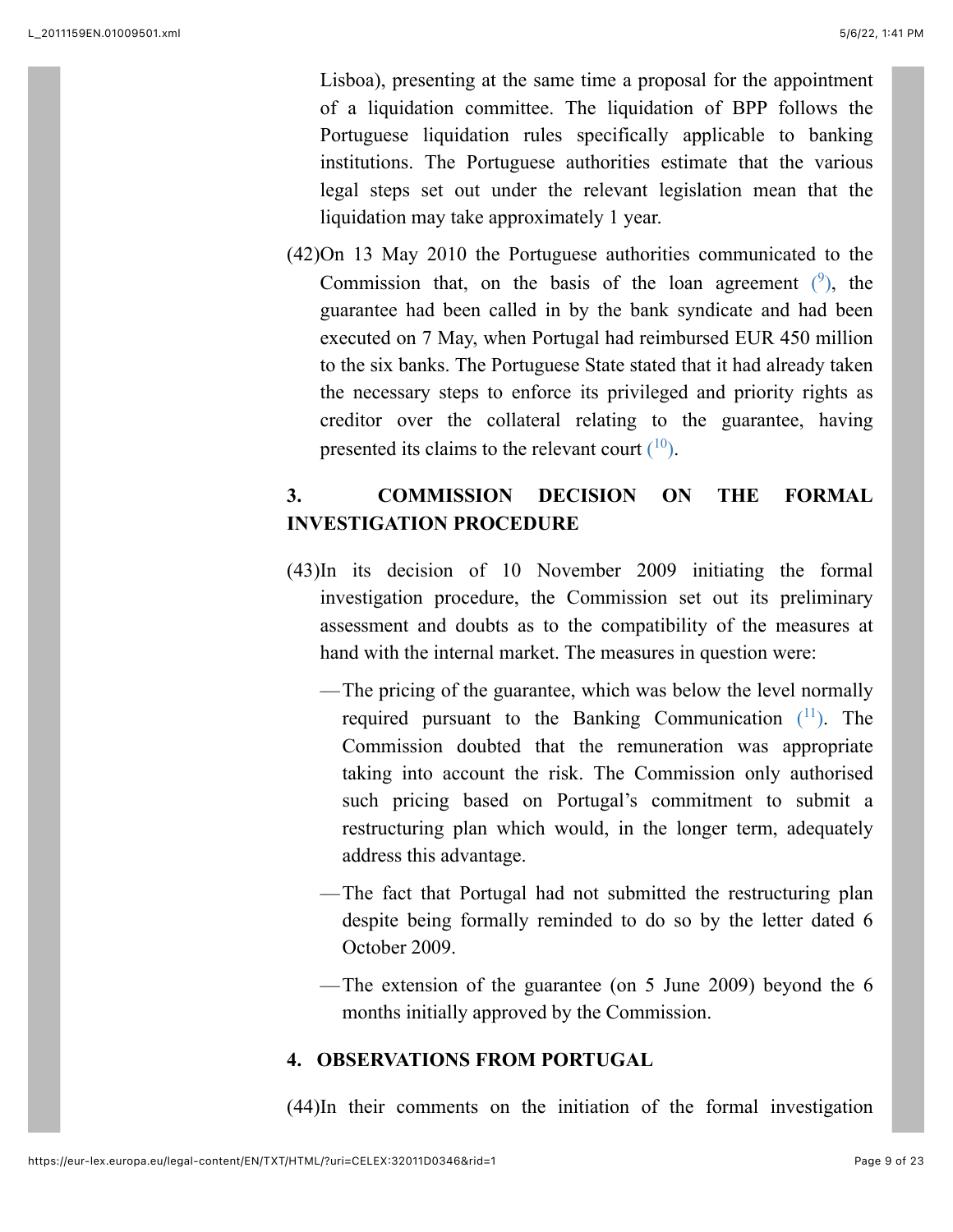procedure, the Portuguese authorities argued that they were not unaware of the commitment they undertook vis-à-vis the Commission to deliver a plan for the restructuring of BPP. However, according to their submission of 13 April 2010, the ultimate responsibility for presenting the restructuring plan rested with BPP (with approval by the Bank of Portugal) and the responsibility of the Portuguese State was only to transmit the plan to the Commission. The Portuguese authorities did not present the restructuring plan to the Commission simply because the plan presented by BPP was not approved by the Bank of Portugal. The injunction laid down in the Commission Decision of 10 November 2009 could not therefore be fulfilled, notwithstanding the political efforts by the Portuguese State to ensure that BPP actually met its obligations vis-à-vis the Bank of Portugal, the State and, ultimately, the Commission.

- (45)As regards the State aid to BPP, Portugal argues that it was, and is, compatible with the internal market pursuant to Article 107(3)(b) TFEU insofar as it was granted to guarantee the stability of the national financial system, by analogy with what was happening in the European context.
- (46)As regards the extensions of the State guarantee on the EUR 450 million loan, Portugal argues that they did not constitute new State aid as there was no change to the situation underlying the Commission's approval of the State aid measure. The State guarantee, extended twice, remained unaltered in its conditions: (i) there was no increase in the value of the loan; (ii) there was no modification to the obligations met by the loan  $(12)$ ; (iii) under the guarantee contract, the guarantee would only expire thirty days after the date of the last payment of capital and interest and the Commission was aware that the loan agreement was for 2 years  $(^{13})$ .
- <span id="page-9-1"></span><span id="page-9-0"></span>(47)As for the non-notification of the extensions of the State guarantee, the Portuguese authorities argue that the renewal of the loan agreement was not dependent on the Portuguese State but on the bank syndicate and BPP, and that failure to extend the guarantee would have led to the same negative repercussions for the Portuguese financial system that had fully justified the Commission's approval of the State aid measure. Furthermore, Portugal considers that the extensions of the guarantee were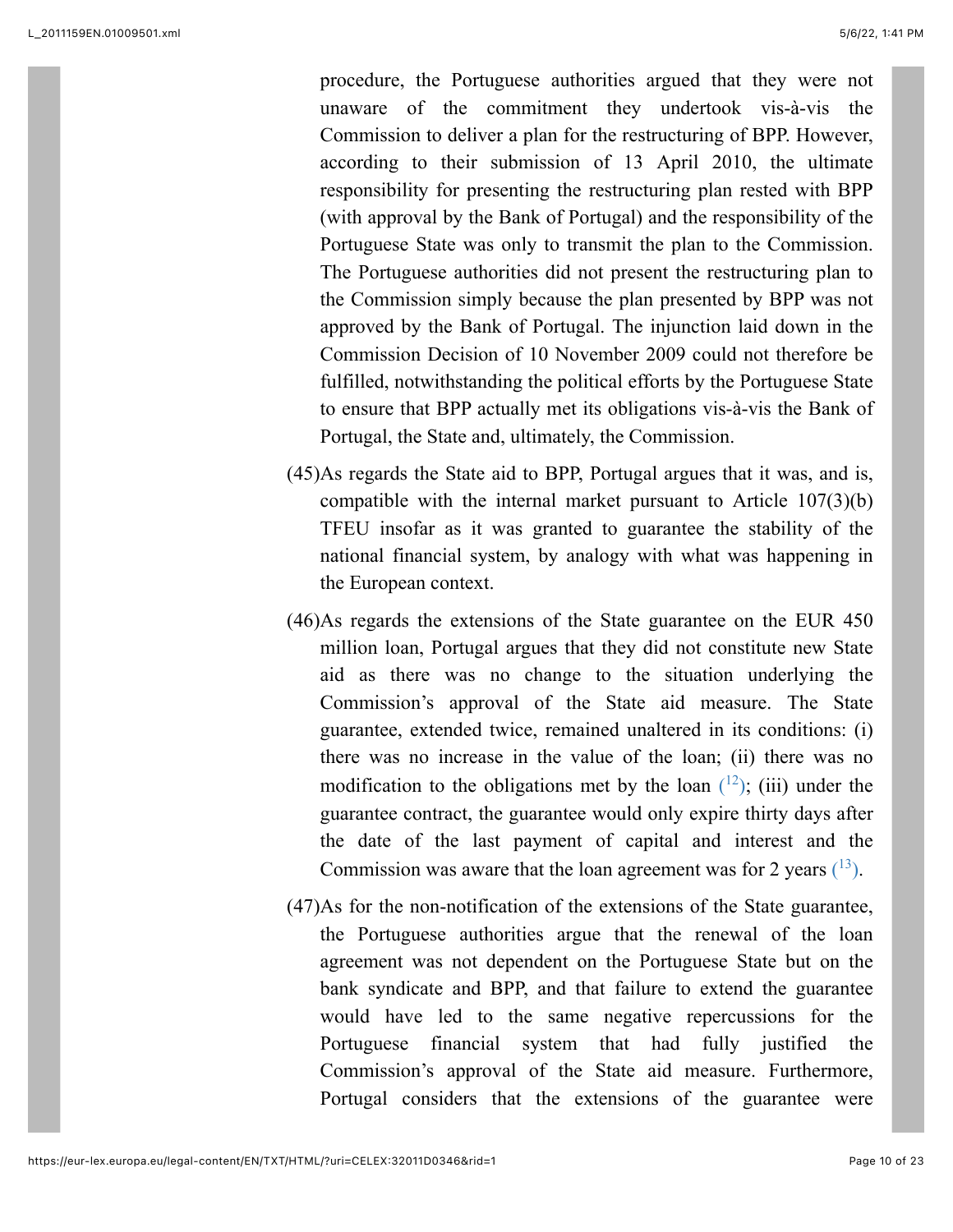automatic under the contract regulating the loan agreement, although they were formalised nonetheless for reasons of legal certainty vis-àvis the bank syndicate.

- (48)Further, according to the Portuguese authorities, the extensions (even if they are considered to constitute new aid) did not give rise to an economic advantage, because BPP was not, in practice, operating, at least from 1 December 2008 onward. Thus the measure, with or without the extensions, did not 'grant an economic advantage to BPP or strengthen its position in relation to its competitors for the simple reason that BPP was not operating on the market and, consequently, was not in competition with other banks'  $(14)$ . Portugal therefore considers that the measure affected neither competition nor trade among Member States.
- <span id="page-10-0"></span>(49)In its observations on the comments of the interested parties (see below), the Portuguese authorities stated that the EUR 450 million loan was used in a transparent way in order to avoid systemic contagion and to meet BPP's liabilities as registered in the balance sheet on 24 November 2008.
- (50)The Portuguese authorities also observe that Portugal will assert its rights over the collateral attached to the guarantee as part of BPP's liquidation proceedings. In view of its status as a privileged creditor of BPP, Portugal is confident that it will be able to recoup the full amount of EUR 450 million it disbursed to the creditor banks. In this respect, the Portuguese authorities note that the value of the collateral was, as of 7 May 2010, more than 20 % higher than the total amount of the guaranteed loan.
- (51)As regards the State's commitment to compensate losses up to EUR 250 000 of Absolute Return clients who joined the FEI, Portugal argues that this commitment does not constitute State aid since: (i) it does not entail the transfer of any State resources to the FEI's management company or to any other body active on the market; (ii) it is a regular and accepted mechanism that is a logical extension of the system for compensating investors; (iii) it does not entail any economic advantage for investors, to whom it is directed generically and in exclusive terms, in accordance with national and European legal requirements, or any distortion of competition on the market or in relations between Member States.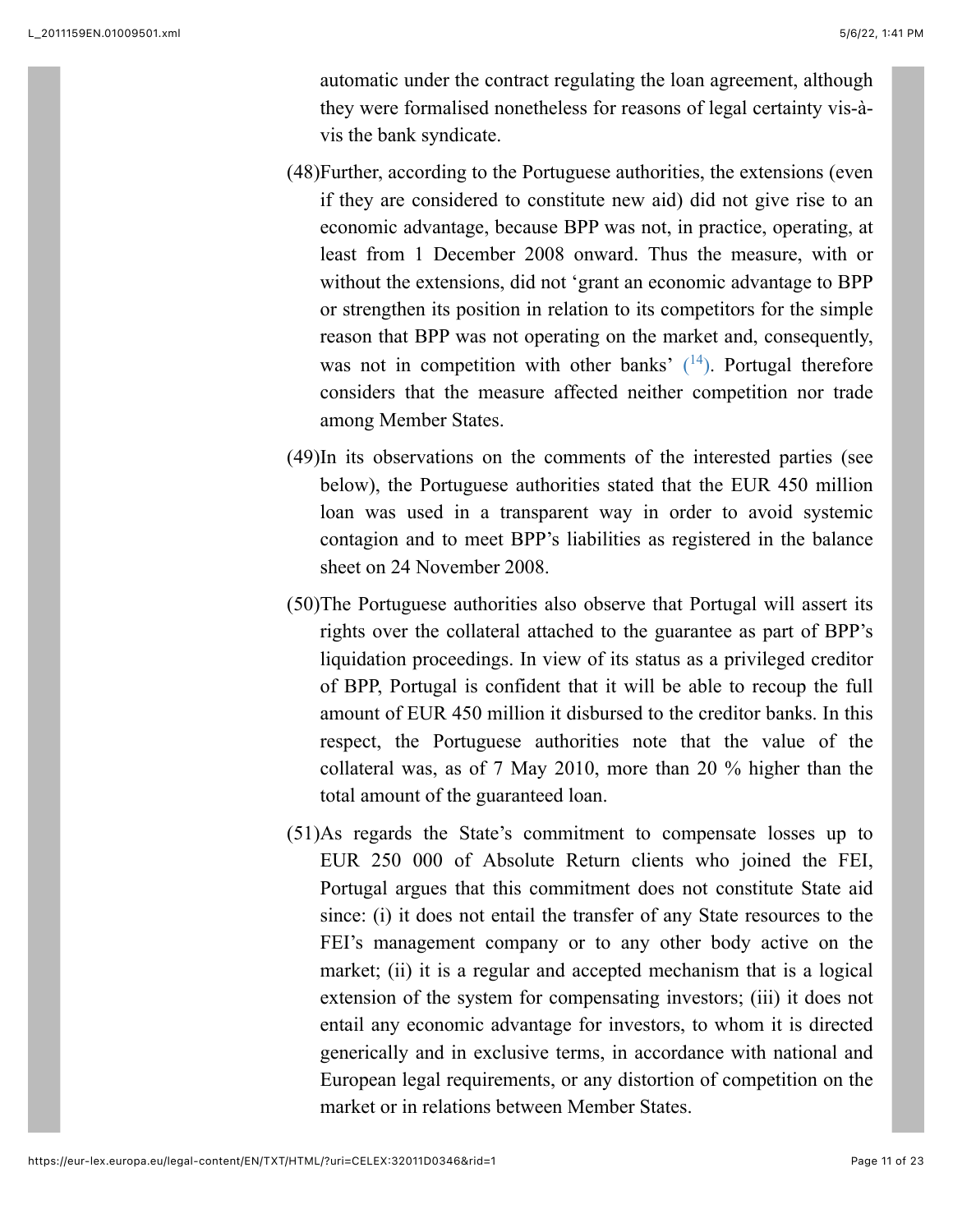(52)Furthermore, Portugal argues that actual payments to FEI clients following this commitment will be minimal, if indeed any are made at all. The Portuguese authorities consider the EUR 250 000 insurance cover to be a measure to instil confidence in FEI clients, which however will not lead to actual disbursement in most scenarios. Under a conservative scenario, based on the assumption that the assets in the FEI deteriorate further from their value in October 2009 over the next 4 years, Portugal calculates that the maximum disbursement per client would be approximately EUR 68 000. In more favourable scenarios, there would be no disbursement at all.

## **5. OBSERVATIONS FROM OTHER INTERESTED PARTIES**

(53)Pursuant to Article 6 of the Commission Decision of 10 November 2009 to open the formal investigation procedure, the Commission received comments, on 6 April 2010, from duly identified third parties who wished to remain anonymous. In their comments on the initiation of the formal investigation procedure the interested parties pointed out that none of the conditions under which the State guarantee on the loan was granted (maximum duration of 6 months and the submission of a restructuring plan) had been respected. Therefore, according to the observations submitted, the aid was illegal and the Commission should order Portugal to discontinue the guarantee. Moreover, the EUR 450 million, instead of being used for the restructuring of the bank, was used to reimburse certain clients of BPP, penalising all the others.

## **6. ASSESSMENT**

## **6.1. Qualification of the measures as State aid**

## (54)Article 107(1) TFEU states:

'Save as otherwise provided in this Treaty, any aid granted by a Member State or through State resources in any form whatsoever which distorts or threatens to distort competition by favouring certain undertakings or the production of certain goods shall, in so far as it affects trade between Member States, be incompatible with the internal market.'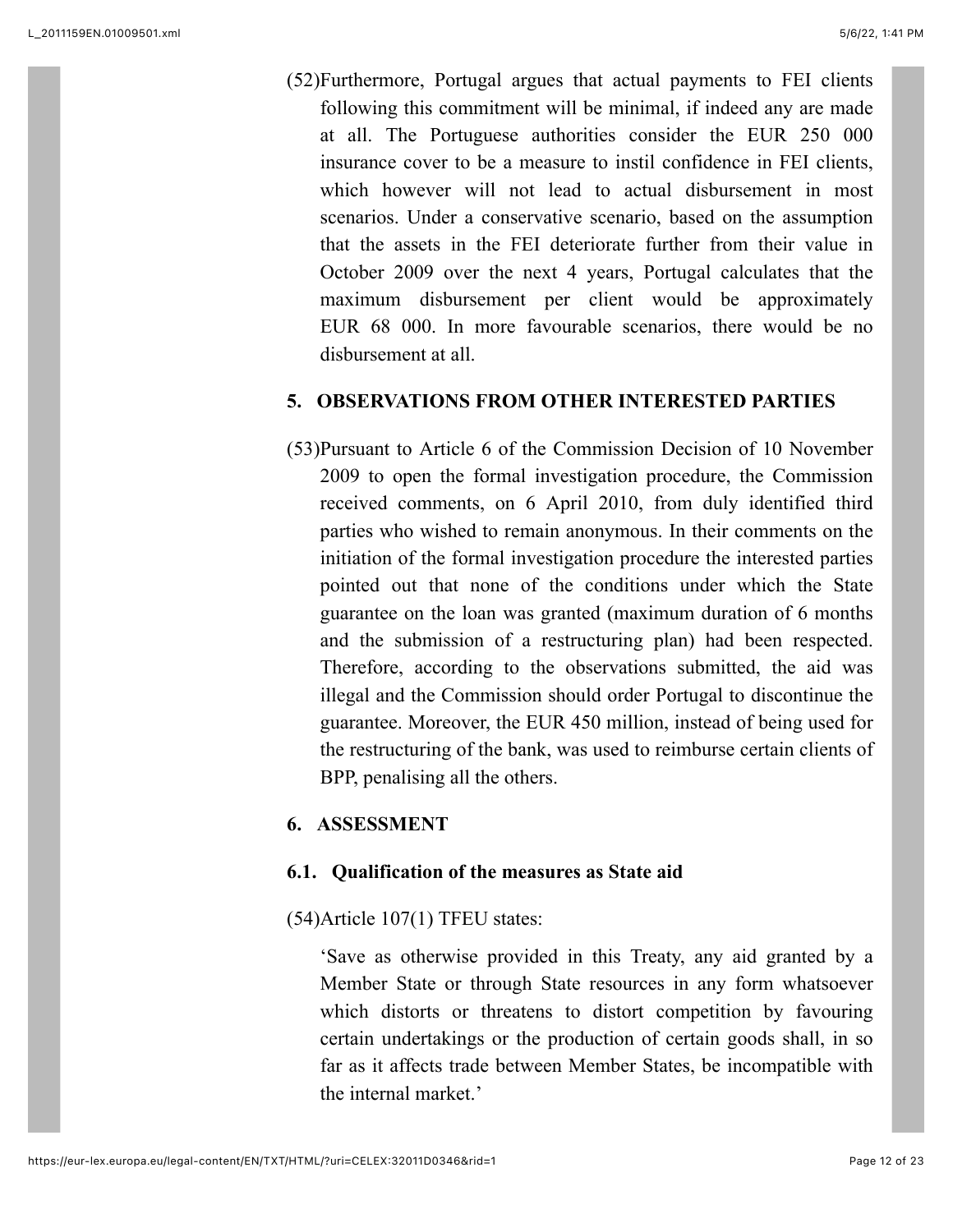(55)In order for Article 107(1) TFEU to be applicable, there needs to be an aid measure imputable to the State which is granted through State resources, affects trade between Member States and distorts competition in the internal market by conferring a selective advantage on certain undertakings.

### **6.1.1.** *The State guarantee on the EUR 450 million loan*

- <span id="page-12-0"></span>(56)The Commission recalls that it has already established in the Rescue Aid Decision of 13 March 2009 that the State guarantee constitutes State aid  $(15)$ . The measure is financed through State resources as it consists of a State guarantee granted by Portugal. Indeed, the reimbursement made by the Portuguese State to the bank syndicate on 13 May 2010 (see recital 42 above) clearly demonstrates that State resources were involved.
- <span id="page-12-1"></span>(57)As also already established in the Rescue Aid Decision of 13 March 2009  $(16)$ , the State guarantee allowed BPP to obtain better financial conditions for the loan obtained than those normally available in the market for companies in similar circumstances, in the unlikely event, as admitted by the Portuguese authorities, that such loans would have been available at all. In this regard, the Rescue Aid Decision already stated that the fee of 20 basis points was well below the level resulting from the application of the European Central Bank's recommendation of 20 October 2008. Despite the high level of collateralisation, the Commission concluded that the remuneration for the State guarantee was considerable lower than would generally be considered as adequate for distressed banks. This remuneration was considered appropriate only for the rescue phase, subject to the submission of a restructuring plan before 5 June 2009.
- (58)Unlike other banks, which did not benefit from the State guarantee on loans, BPP obtained an economic advantage in that the fee charged for the State guarantee was clearly below the market level.
- (59)The argument put forward by the Portuguese authorities that BPP was not operating in the market after 1 December 2008 cannot be accepted. Given that BPP's banking licence was only revoked by the Bank of Portugal on 15 April 2010, BPP could have entered or reentered the market at short notice. Indeed, recovery plans for BPP submitted between December 2008 and April 2009 show the bank's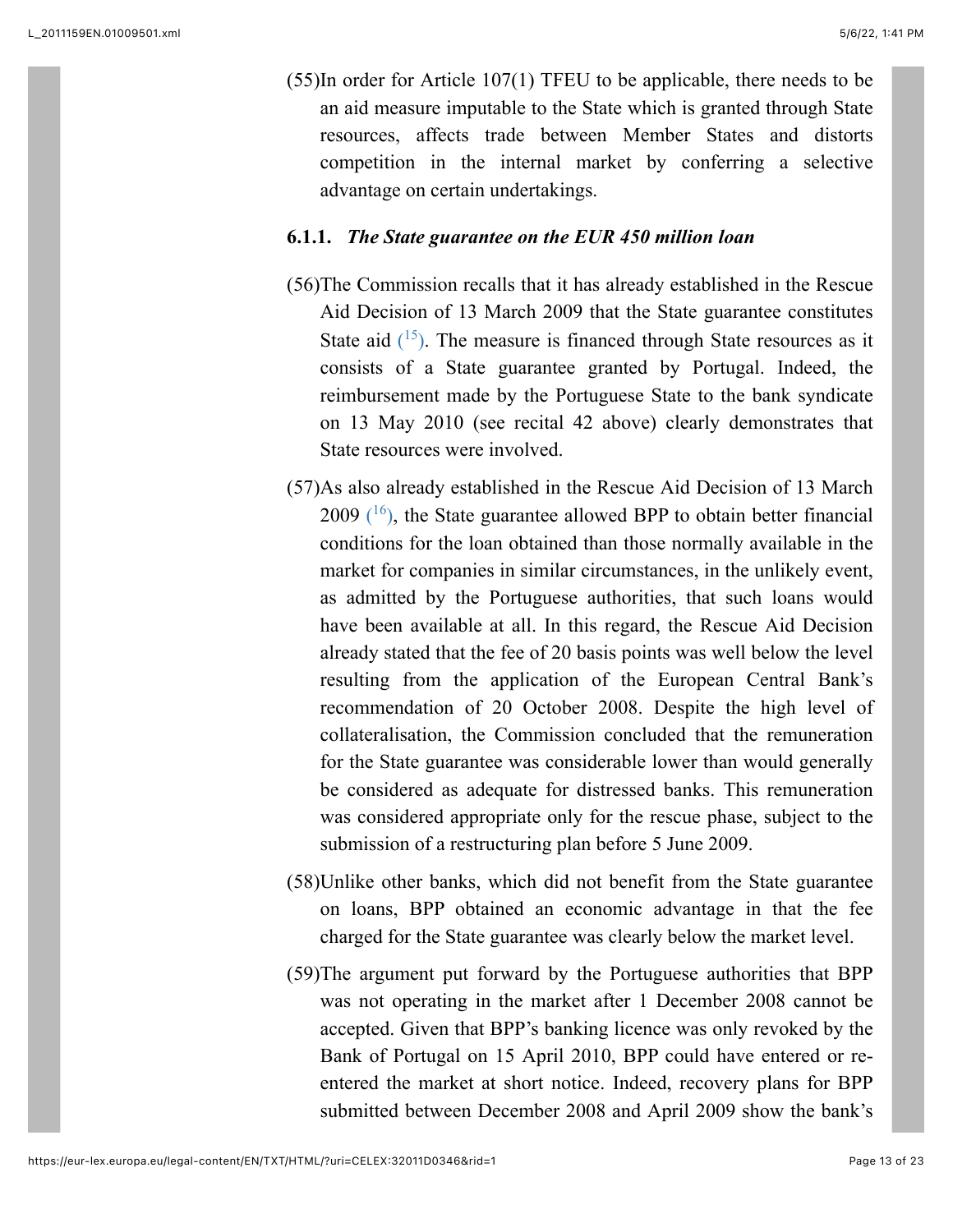potential to continue exercising an economic activity as a consequence of the rescue measure. Given BPP's activities and position in national and international financial markets, this advantage potentially affects competition and trade between Member States within the meaning of Article 107(1) TFEU. Only from 15 April 2010, with the revocation of the banking licence, did BPP lose any ability to re-enter the market and to potentially distort competition and affect trade between Member States.

(60)On the basis of the foregoing, the Commission concludes that the State guarantee conferred an economic advantage on BPP through the use of State resources imputable to Portugal. This advantage is liable to affect competition and trade between Member States within the meaning of Article 107(1) TFEU. The measure therefore constitutes State aid.

## **6.1.2.** *The EUR 250 000 guarantee for FEI clients*

- (61)As described above, the beneficiaries of this measure are the clients of BPP who invested in the Absolute Return products and opted to join the FEI. Without the solution implemented by Portugal, FEI clients would risk not being reimbursed or, more likely, being reimbursed a lesser amount than under the guarantee. According to Portugal's own estimates, it is likely that their return as FEI clients is increased by the guarantee. Therefore FEI clients have received an advantage from the measure.
- (62)However, the simple fact of depositing funds does not necessarily constitute a commercial activity within the meaning of State aid rules, and indeed, according to the submission made by Portugal, the majority of the FEI participants are individuals who are not undertakings. However, insofar as the FEI amounts covered by the State guarantee serve to benefit undertakings, they may constitute State aid.
- <span id="page-13-0"></span>(63)Nevertheless, the figures provided by Portugal clearly show that disbursement by the State will be well below the *de minimis* threshold of EUR 200 000 over 3 years  $(17)$ , once account is taken of the cover provided by the Investor Compensation System and by the Deposit Guarantee Fund as well as of the likely value that, under prudent assumptions, the investors will recover from the underlying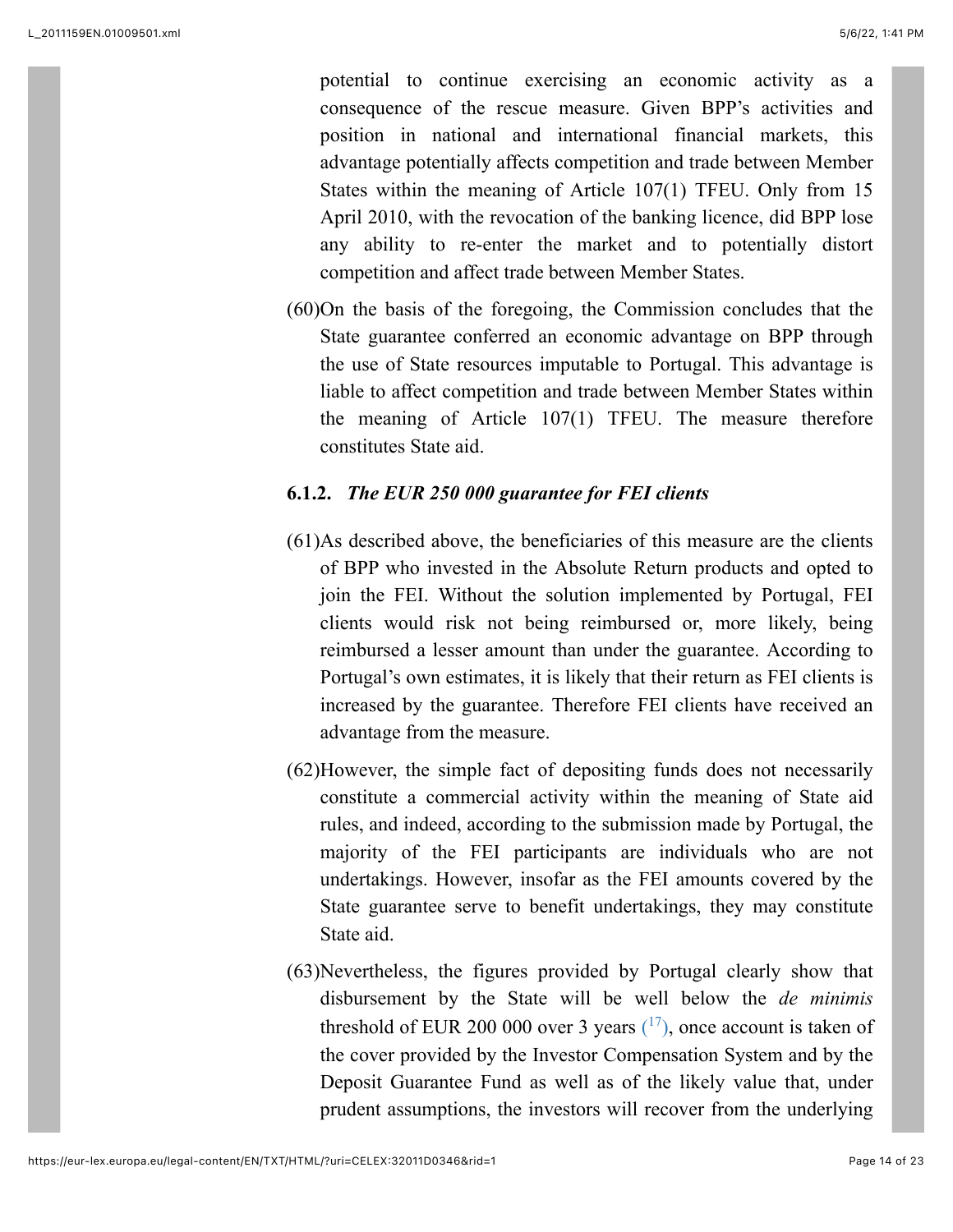assets.

#### **6.2. Compatibility pursuant to Article 107(3)(b) TFEU**

### **6.2.1.** *The State guarantee on the EUR 450 million loan*

- (64)Portugal argues that the aid element should be assessed on the basis of Article 107(3)(b) TFEU, which enables the Commission to declare aid compatible with the internal market if it is aimed at remedying 'a serious disturbance in the economy of a Member State'. The Commission recalls that the General Court has stressed that Article 107(3)(b) TFEU needs to be applied restrictively and must tackle a disturbance in the entire economy of a Member State  $(^{18})$ .
- <span id="page-14-4"></span><span id="page-14-3"></span><span id="page-14-2"></span><span id="page-14-1"></span><span id="page-14-0"></span>(65)The Commission has already acknowledged that the current global financial crisis can create a serious disturbance in the economy of a Member State and that measures supporting banks may be considered apt to remedy this disturbance. This assessment has been confirmed in the Banking Communication  $(19)$ , the Recapitalisation Communication  $(2^0)$ , the Impaired Asset Communication  $(2^1)$  and the Restructuring Communication  $(^{22})$  adopted by the Commission. Article 107(3)(b) TFEU may therefore serve as a legal basis for aid measures taken to address this systemic crisis. As regards more specifically the Portuguese economy, this was also the appropriate legal basis for the various Commission decisions approving the measures undertaken by the Portuguese authorities to combat the financial crisis, in particular its approval of the Portuguese recapitalisation scheme and the extension thereof, the last such decision dating from March 2010  $(^{23})$ .
- <span id="page-14-5"></span>(66)As regards the case at hand, the Commission also notes that, in its Rescue Aid Decision, the applicability of Article 107(3)(b) TFEU was assessed and considered to be applicable, as BPP's failure to comply with its financial obligations could negatively affect the whole Portuguese financial system (see recitals 33 to 45 of the Rescue Aid Decision).
- (67)Whilst not submitting the restructuring plan, notwithstanding repeated requests and an information injunction, as described in recitals 30 to 32 above, Portugal extended the guarantee twice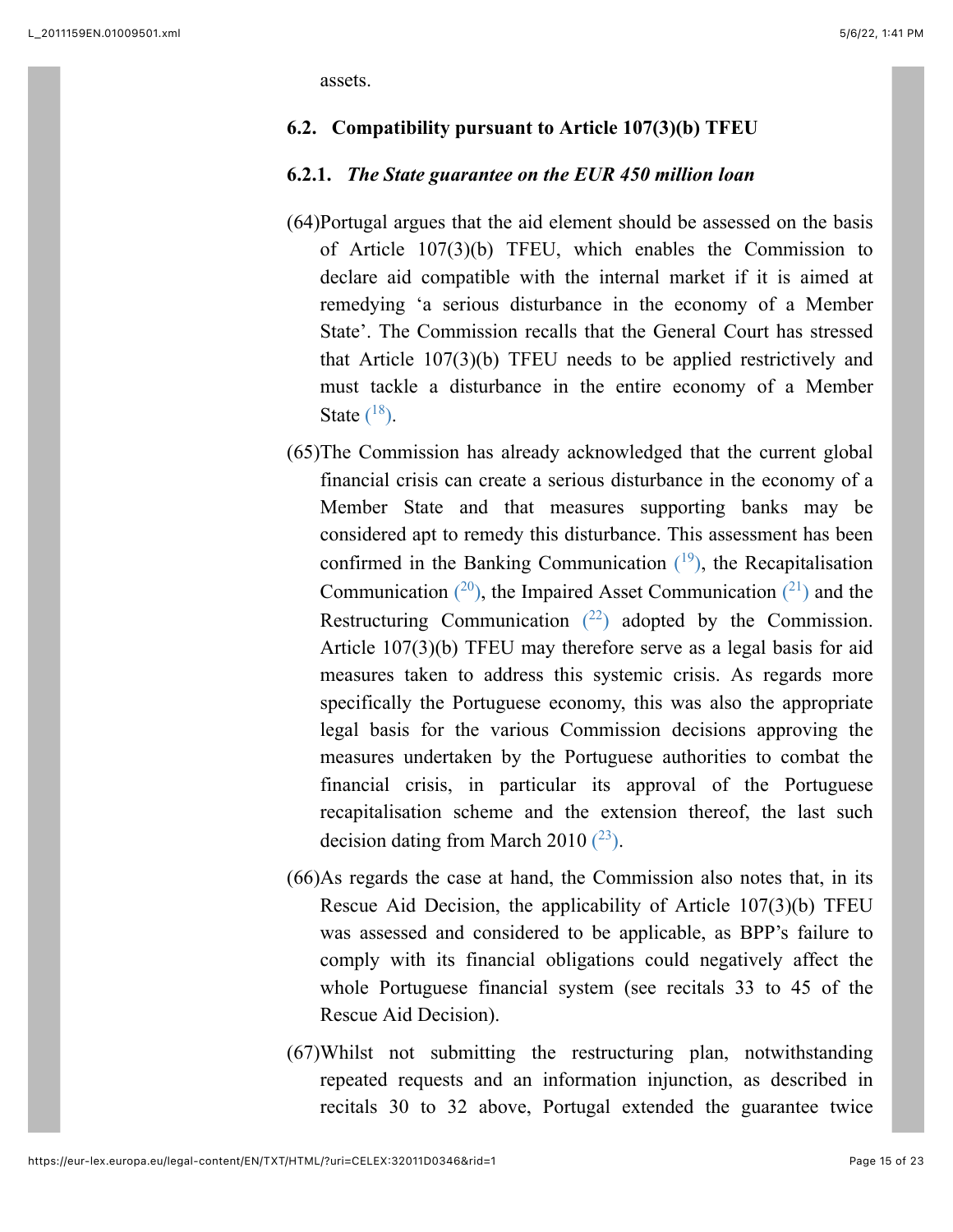without prior notification to and approval of the Commission.

- (68)The Portuguese authorities' arguments that the Commission was aware that, under the contract, the guarantee might be provided for 2 years and that there was no material change to the State guarantee cannot be accepted. The Rescue Aid Decision linked the approval of the State guarantee to implementation of the commitment by the Portuguese authorities to present the restructuring plan within 6 months. This commitment was not complied with by the Portuguese authorities.
- (69)Further, the existence of a contractually stipulated renewal of the State guarantee based on a decision by the bank syndicate and BPP cannot discharge Portugal from the precise and explicit obligations arising from the commitments it offered to the Commission, and on which the Rescue Aid Decision was based, or from its obligations pursuant to Article 108(3) TFEU.
- (70)Portugal's position regarding the obligation to present the restructuring plan, arguing that its only duty was to transmit that plan to the Commission, cannot be accepted either in light of the commitments on which the Rescue Aid Decision was based. In any event, the fact remains that the restructuring plan was not presented within the required timeframe set out in the Rescue Aid Decision and therefore the basis on which approval was given was not upheld.
- (71)It follows that the pricing of the guarantee was below the level normally required under the Banking Communication for it to be considered as compatible aid, and that the Commission only authorised that level of pricing in the Rescue Aid Decision on the basis of a commitment by Portugal to submit a restructuring or liquidation plan which would adequately minimise the distortion of competition. No such plan having been presented by 5 June 2009, the Commission therefore concludes that neither the guarantee provided by Portugal on 5 December 2008 nor its continuation after 5 June 2009 is compatible with the internal market.
- (72)Although Portugal presented no restructuring plan for BPP, the Portuguese authorities have provided information proving that the liquidation procedure which began on 15 April 2010 with the revocation of BPP's banking licence will lead to its liquidation. Moreover, no compensation will be awarded to the shareholders of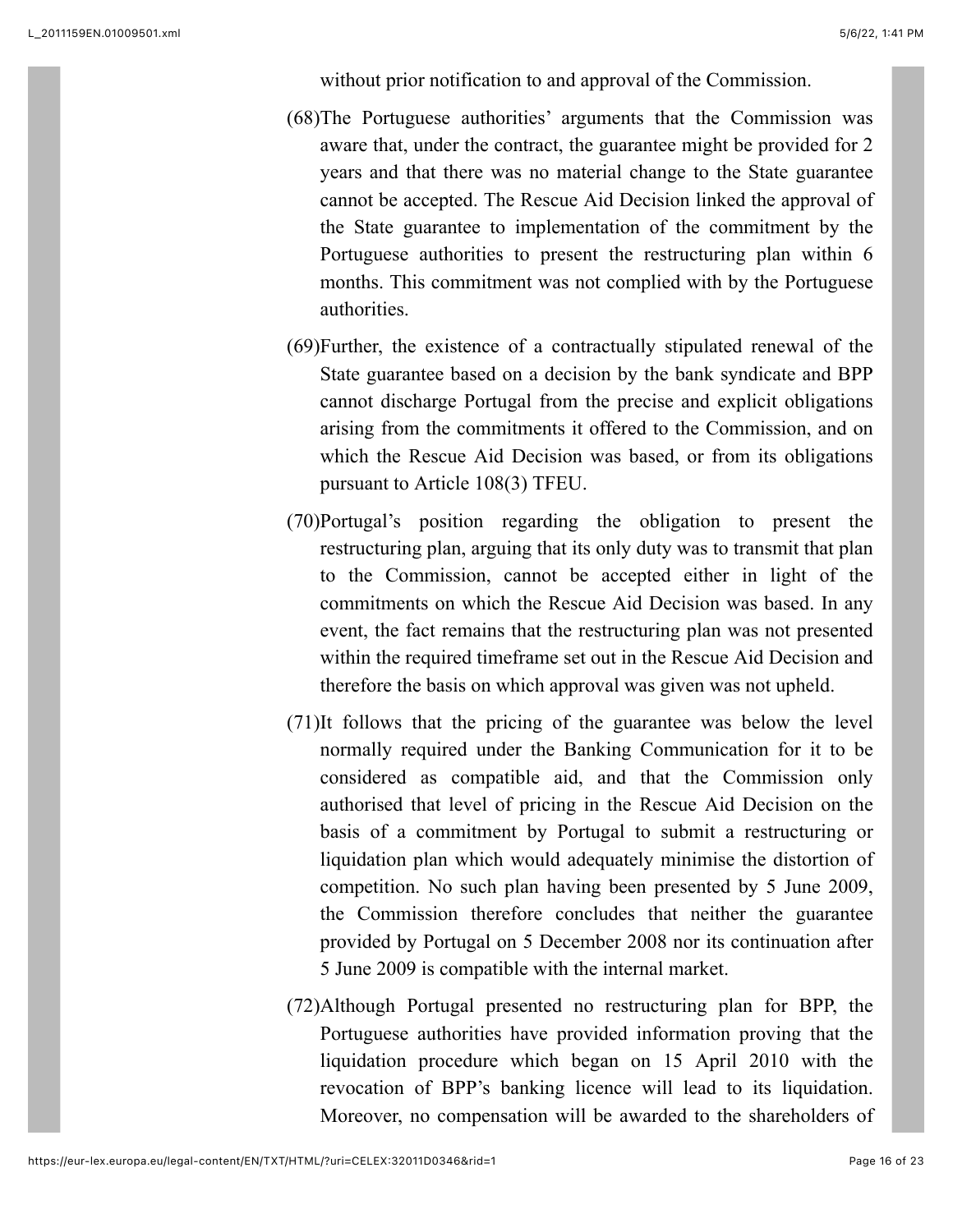BPP other than any amounts stemming from the liquidation procedure itself. Based on this information, the Commission considers that there will be no risk of distortion of competition in the future regarding BPP. However, this conclusion does not remedy the incompatibility of the measure granted by Portugal for the period between 5 December 2008 and 15 April 2010.

- <span id="page-16-0"></span>(73)In order to determine a market price for the loan interest, the Commission has based its assessment on the Communication from the Commission on the revision of the method for setting the reference and discount rates  $(24)$ . The Commission establishes reference rates which are supposed to reflect the average level of interest rates charged in the market on medium and long-term loans backed by normal securities. This reference rate is a floor rate which may be increased in situations involving a particular risk, for example an undertaking in difficulties or where the security normally required by banks is not provided. In exceptional circumstances the aid element of the guarantee may turn out to be as high as the amount effectively covered by that guarantee.
- (74)The guarantee enabled BPP to obtain better financial terms for the loan than those normally available on the financial markets. The Commission considers that the aid element of the guarantee can be calculated as the difference between the interest rate that BPP should have paid for a loan under market conditions, i.e. without a guarantee, and the interest rate at which the guaranteed loan was actually provided. This difference can be deemed to correspond to the premium a market economy guarantor would have asked for these guarantees.
- (75)In the present case the Commission considers that, without the guarantee, BPP would have paid an interest rate at least equal to the reference interest rate plus 400 basis points because it was a company in difficulty providing a high level of collateralisation. The Commission considers the spread of 400 basis points to be appropriate given the high collateralisation of the loan (see recital 17), which increased the likelihood that the lender would be able to recover at least part of the loan notwithstanding the very distressed situation of BPP. The aid element of the guarantee thus consists in the difference between the reference interest rate plus 400 basis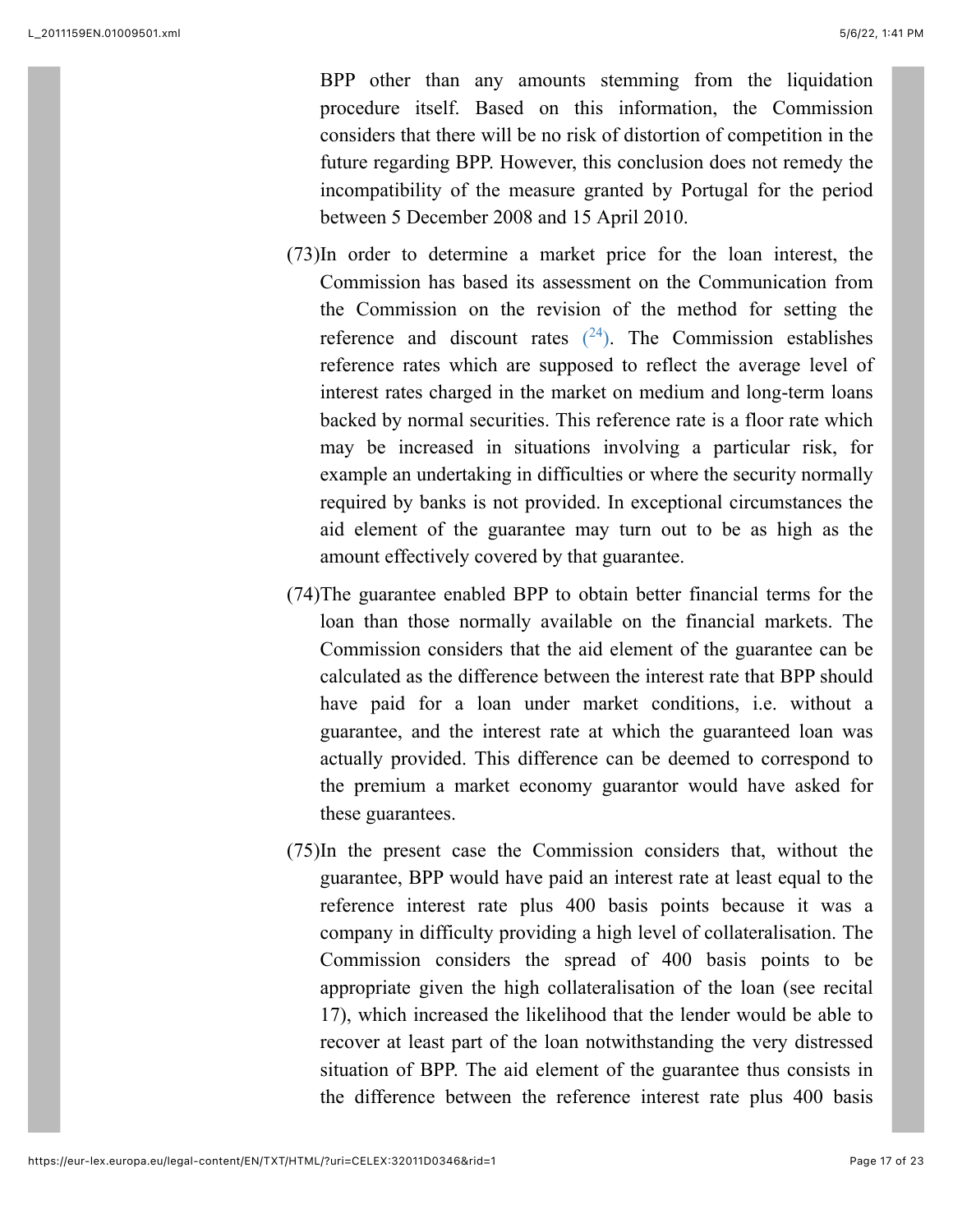points and the interest rate at which the guaranteed loan was provided (i.e. EURIBOR  $+$  100 basis points), after deduction of the price actually paid for the guarantee, i.e. 20 basis points.

<span id="page-17-0"></span>(76)In this context the Commission also notes that Portugal has stated that it has already filed the necessary claims in order to enforce its privileged and priority rights over the collateral it holds over BPP and that it will continue to do so until it has recovered the full amount of the loan  $(^{25})$ . The Commission considers that Portugal has an obligation to do so in order to enforce the provisions in the guarantee agreement; any failure to enforce its rights over the collateral in order to recover the full amount of the loan would constitute State aid in favour of BPP.

## **6.3. Use of the EUR 450 million loan by BPP**

(77)The interested third party who submitted comments on the Commission Decision to open a formal investigation alleged that the EUR 450 million loan, instead of being used for the restructuring of BPP, was used to reimburse certain clients of the bank, penalising all the others. The Commission received information from the Portuguese authorities showing that the loan was used to reimburse creditors of BPP whose credits were due or whose credit lines were expiring and who decided not to extend the credits or renew the credit lines. The Commission did not find any substantiated evidence to sustain the allegations of the interested third party.

## **7. CONCLUSION**

(78)In the light of the foregoing, the Commission concludes that the State guarantee conferred on BPP constitutes State aid within the meaning of Article 107(1) TFEU, which cannot be declared compatible with the internal market.

## **8. RECOVERY**

(79)According to Article 14(1) of Regulation (EC) No 659/1999, where negative decisions are taken in cases of unlawful aid, the Commission shall decide that the Member State concerned shall take all necessary measures to recover the aid from the beneficiary. Only aid which is incompatible with the internal market must be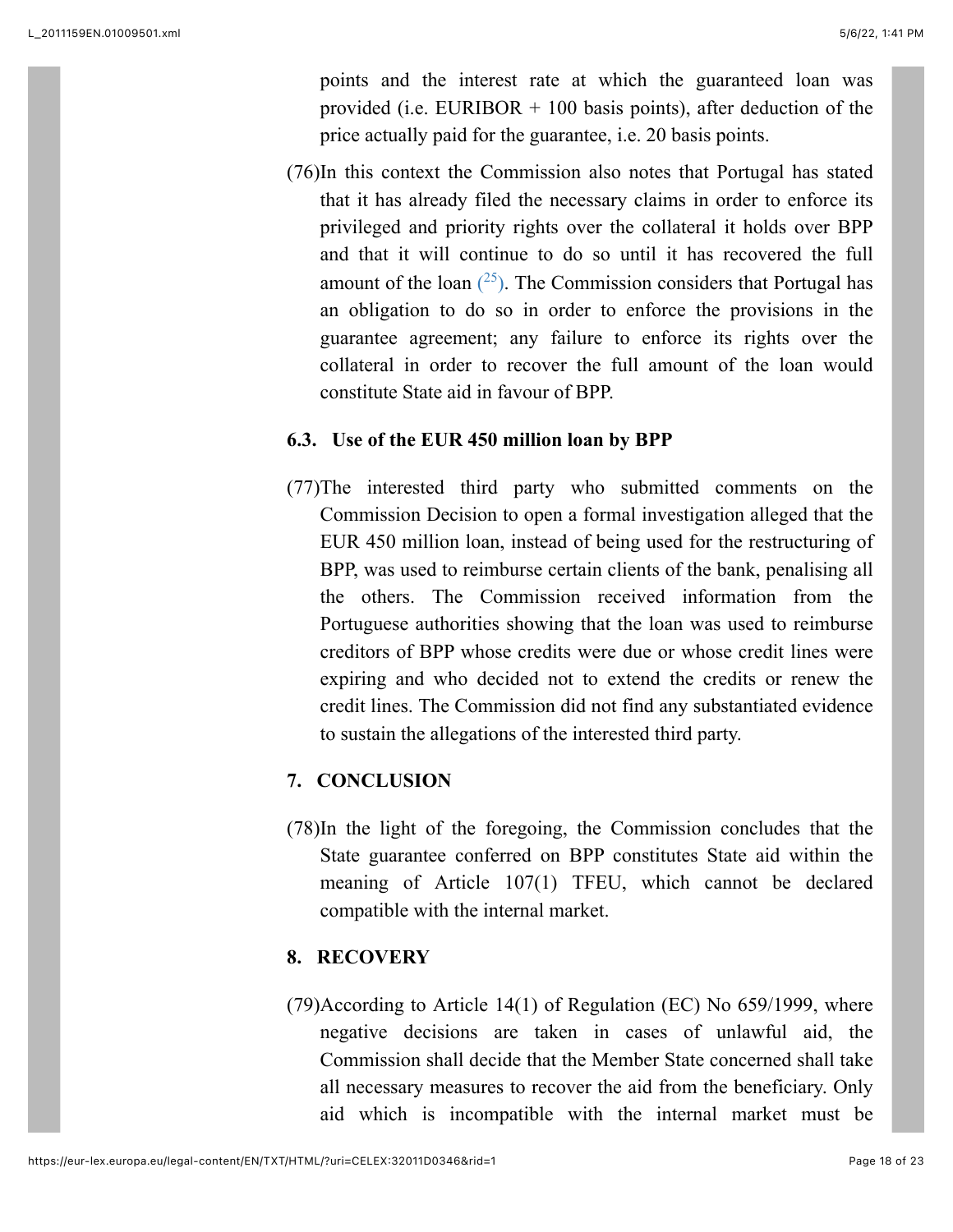recovered.

- (80)The purpose of recovery is to restore the situation that existed prior to the granting of the aid. This is achieved once the incompatible aid is repaid by BPP, which therefore forfeits the advantage which it enjoyed over its competitors. The amount to be recovered should be such as to eliminate the economic advantage given to BPP.
- <span id="page-18-0"></span>(81)According to point 3.1 of the Commission Notice on the application of Articles 87 and 88 of the EC Treaty to State aid in the form of guarantees (hereinafter 'Commission Notice on guarantees')  $(26)$ , in the case of an individual State guarantee, the aid element must be assessed by reference to the terms of the guarantee and loan. In the light of the severe financial difficulties of BPP at the time the guarantee was given, it was highly unlikely that the company would have been able to obtain a bank loan on the market without State intervention.
- (82)For the exact quantification of the amount of aid, given that no appropriate market price can be determined for remuneration of the State guarantee, a reasonable benchmark has to be defined. As set out in the first indent of point 3.2 of the Commission Notice on guarantees, the 'cash grant equivalent' of a loan guarantee in a given year can be calculated in the same way as the grant equivalent of a soft loan. Hence the aid amount can be calculated as the difference between a theoretical market interest rate and the interest rate obtained by means of the State guarantee, after any premiums paid have been deducted.
- (83)In the case at hand, given BPP's financial difficulties and taking into account the collateral provided, BPP should have paid for a loan under market conditions, i.e. without a guarantee, the reference interest rate plus a risk premium of 400 basis points. The aid amount should therefore be calculated as the difference between this theoretical market rate and the interest rate at which the guaranteed loan was actually provided (i.e. EURIBOR + 100 basis points), after deduction of the price actually paid for the guarantee, i.e. 20 basis points.
- (84)As regards the full amount of the loan itself, according to the Portuguese authorities, the Portuguese State has thus far taken all the necessary measures and steps in order to enforce its priority rights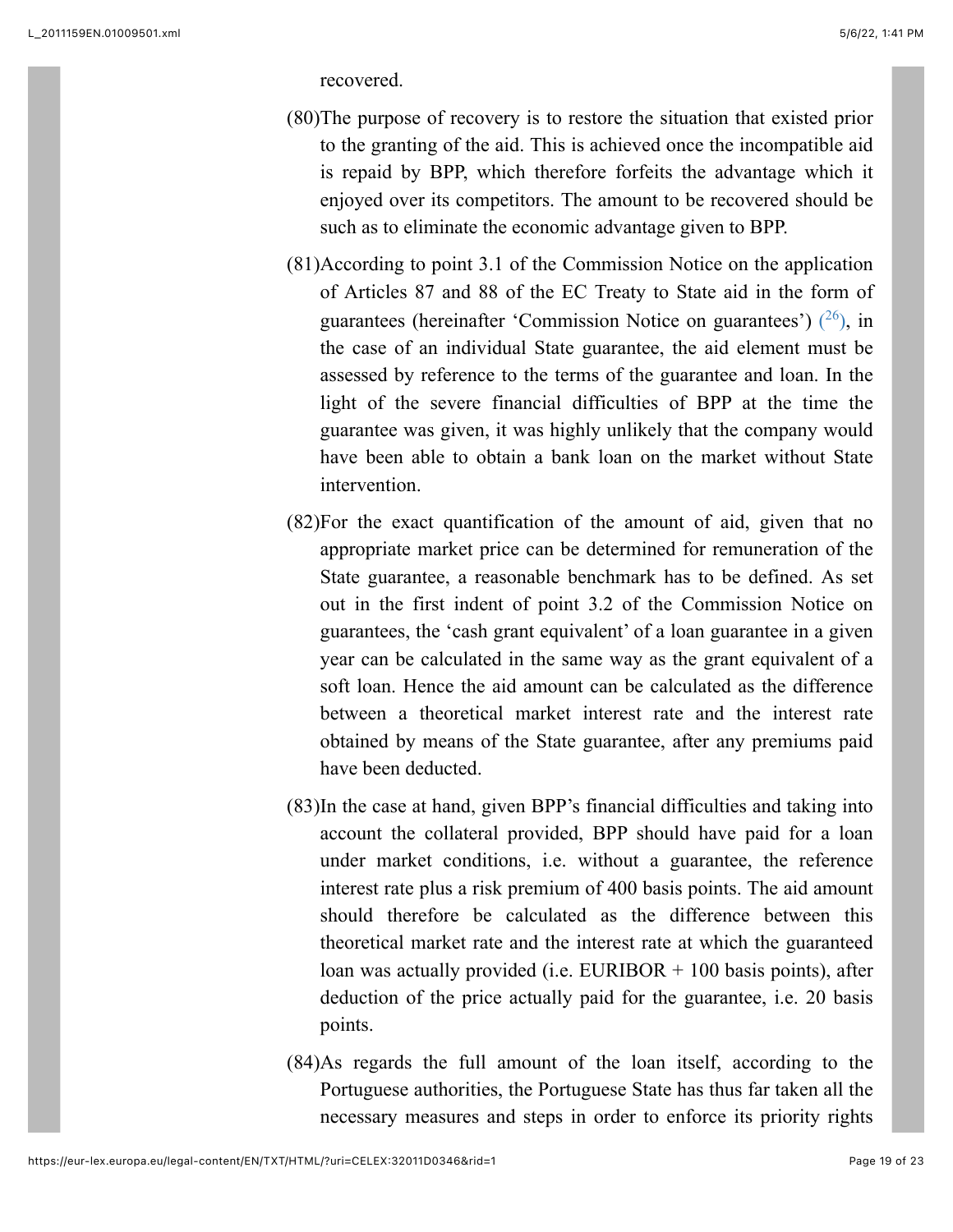<span id="page-19-0"></span>over the collateral it holds from BPP (the value of which has been estimated at significantly above the loan value)  $(27)$ . The Commission assumes that the Portuguese State will continue to enforce those rights, thereby obtaining the full loan amount within the liquidation process as it has itself stated in its reply of 15 June  $2010(^{28})$ .

<span id="page-19-1"></span>(85)The amount referred to in recital 83 constitutes the amount to be recovered, plus the interest effectively accrued on that amount from the date on which the aid was put at the disposal of the beneficiary (5 December 2008) until its actual recovery. That interest cannot be lower than the amount calculated pursuant to Article 9 of Commission Regulation (EC) No 794/2004 of 21 April 2004 implementing Council Regulation (EC) No 659/1999  $(29)$ ,

# HAS ADOPTED THIS DECISION:

### <span id="page-19-2"></span>*Article 1*

The State aid involved in the guarantee relating to a EUR 450 million loan unlawfully granted by Portugal, in breach of Article 108(3) of the Treaty on the Functioning of the European Union, in favour of Banco Privado Português is incompatible with the internal market.

## *Article 2*

1. Portugal shall recover the aid referred to in Article 1 from the beneficiary.

2. The sums to be recovered shall bear interest from the date on which they were put at the disposal of the beneficiary until their actual recovery.

3. The interest shall be calculated on a compound basis in accordance with Chapter V of Regulation (EC) No 794/2004.

#### *Article 3*

1. Recovery of the aid referred to in Article 1 shall be immediate and effective.

2. Portugal shall ensure that this Decision is implemented within 4 months following the date of notification of this Decision.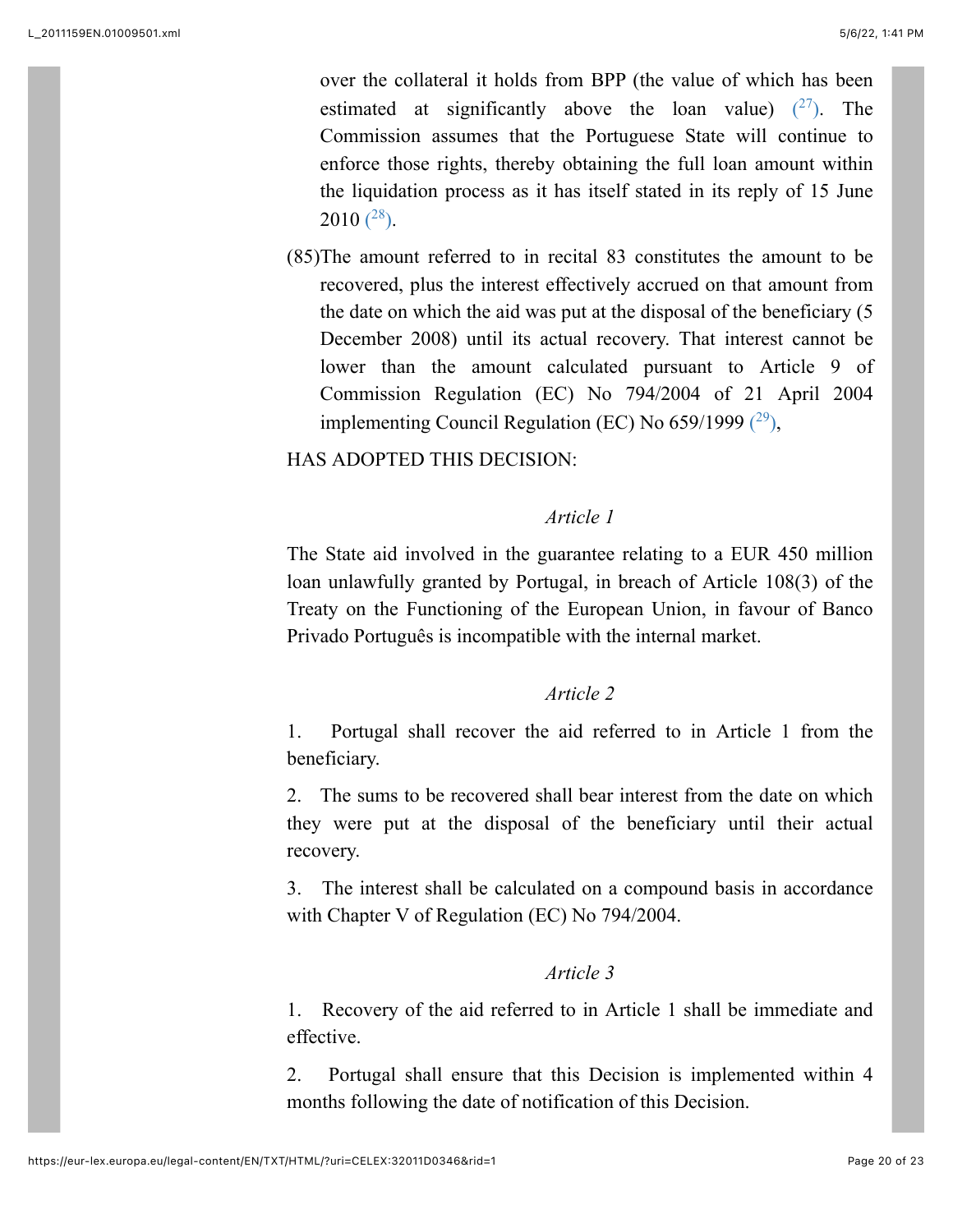### *Article 4*

1. Within 2 months following notification of this Decision, Portugal shall submit the following information to the Commission:

- (a)the total amount (principal and interest) to be recovered from the beneficiary;
- (b)a detailed description of the measures already taken and planned to comply with this Decision;
- (c)documents demonstrating that the Portuguese State has enforced its priority rights over the collateral offered by Banco Privado Português in the context of the guarantee.

2. Portugal shall keep the Commission informed of the progress of the national measures taken to implement this Decision until recovery of the aid referred to in Article 1 has been completed. It shall immediately submit, on simple request by the Commission, information on the measures already taken and planned to comply with this Decision. It shall also provide detailed information concerning the amounts of aid and interest already recovered from the beneficiary.

#### *Article 5*

This Decision is addressed to the Portuguese Republic.

Done at Brussels, 20 July 2010.

*For the Commission* Joaquín ALMUNIA *Vice-President*

<span id="page-20-0"></span> $($ <sup>1</sup>[\)](#page-0-0) [OJ C 56, 6.3.2010, p. 10.](https://eur-lex.europa.eu/legal-content/EN/AUTO/?uri=OJ:C:2010:056:TOC)

<span id="page-20-1"></span>( 2 [\)](#page-0-1) [OJ C 174, 28.7.2009, p. 1](https://eur-lex.europa.eu/legal-content/EN/AUTO/?uri=OJ:C:2009:174:TOC).

<span id="page-20-2"></span>( 3 [\)](#page-1-0) [OJ L 83, 27.3.1999, p. 1.](https://eur-lex.europa.eu/legal-content/EN/AUTO/?uri=OJ:L:1999:083:TOC)

<span id="page-20-3"></span> $(4)$  See footnote 1.

<span id="page-20-4"></span>( 5 [\)](#page-3-0) Decision of 29 October 2008 in Case NN 60/08 – *Guarantee scheme for credit institutions in Portugal*.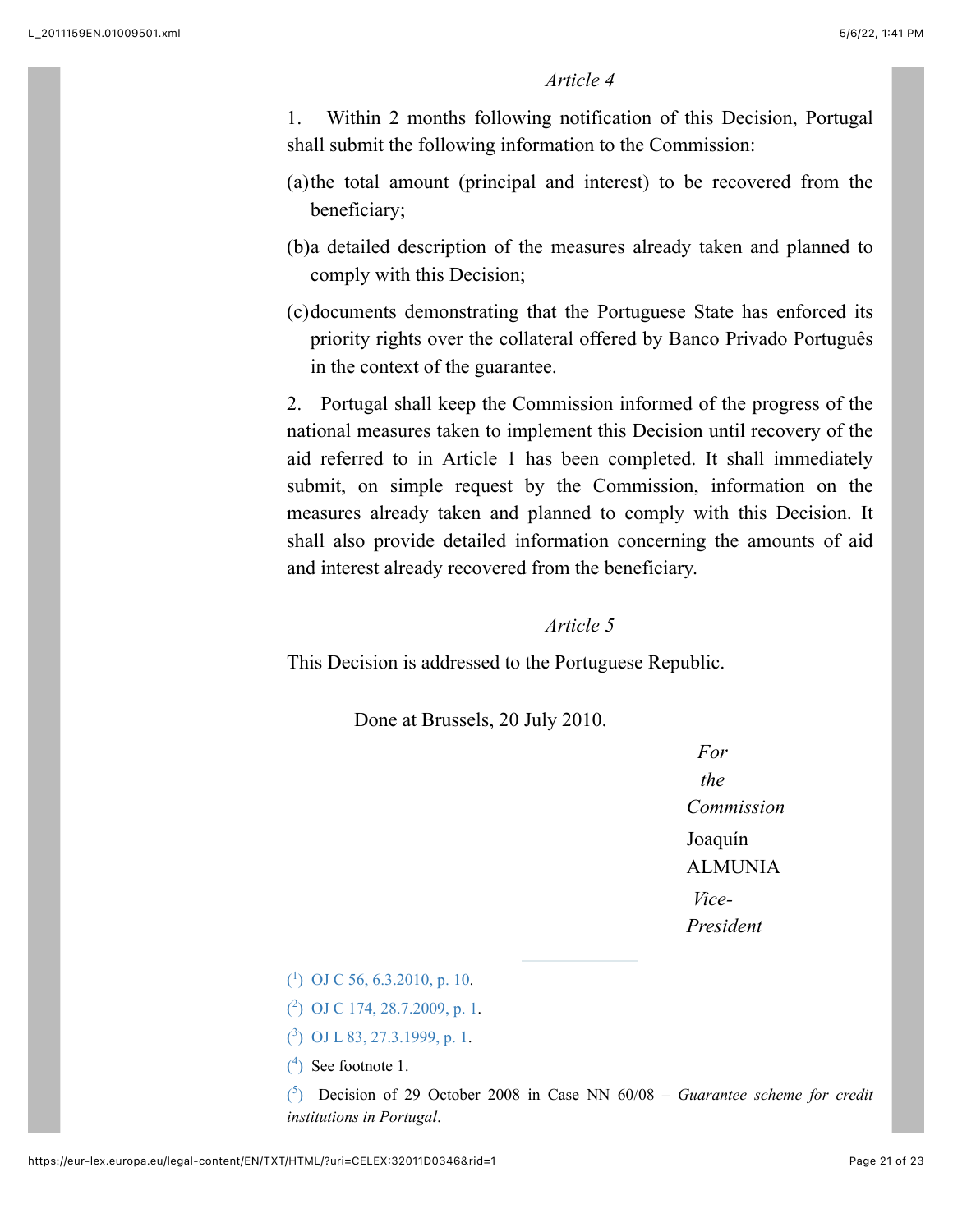<span id="page-21-0"></span> $(6)$  The Portuguese authorities presented a new Bank of Portugal estimate, dated 7 May 2010, evaluating the collateral at EUR 582 million.

<span id="page-21-1"></span> $(7)$  See footnote 1.

<span id="page-21-2"></span> $\binom{8}{3}$  According to the Portuguese authorities this date may be extended up to a maximum period of 10 years from the date of the establishment of the FEI.

<span id="page-21-3"></span> $(9)$  The loan agreement provided that the dissolution or insolvency of BPP would trigger the early reimbursement of the guaranteed amount from BPP (Article 16). According to the Portuguese authorities, the revocation of BPP's licence by the Bank of Portugal implies such dissolution and, therefore, under the contract the loan amounts became due and were called in by the bank acting as agent under the loan agreement.

<span id="page-21-4"></span> $(10)$  See page 8 of the reply of 15 June 2010.

<span id="page-21-5"></span> $(1)$  Commission Communication on 'The application of State aid rules to measures taken in relation to financial institutions in the context of the current global financial crisis' (the 'Banking Communication') ([OJ C 270, 25.10.2008, p. 8\)](https://eur-lex.europa.eu/legal-content/EN/AUTO/?uri=OJ:C:2008:270:TOC).

<span id="page-21-6"></span> $(12)$  Reply II – 1 and 2 of 15 June 2010.

<span id="page-21-7"></span> $(13)$  Reply II – 1.2 of 13 April 2010.

<span id="page-21-8"></span> $(14)$  Reply of 15 June 2010.

<span id="page-21-9"></span> $(15)$  Recitals 21 to 24 of the Decision.

<span id="page-21-10"></span>( [16\)](#page-12-1) Recitals 34, 38 and 39.

<span id="page-21-11"></span> $(17)$  Commission Regulation (EC) No 1998/2006 of 15 December 2006 on the application of Articles 87 and 88 of the Treaty to *de minimis* aid [\(OJ L 379, 28.12.2006, p. 5](https://eur-lex.europa.eu/legal-content/EN/AUTO/?uri=OJ:L:2006:379:TOC)).

<span id="page-21-12"></span>( [18\)](#page-14-0) See, as regards the principles, Joined Cases T-132/96 and T-143/96 *Freistaat Sachsen and Volkswagen AG* v *Commission* [1999] ECR II-3663, paragraph 167, followed in Commission Decision of 20 May 1998 in Case C 47/96, *Crédit Lyonnais* (OJ L 221, [8.8.1998, p. 28, paragraph 10.1\), Commission Decision of 18 February 2004 in Case C](https://eur-lex.europa.eu/legal-content/EN/AUTO/?uri=OJ:L:1998:221:TOC) 28/02 *Bankgesellschaft Berlin* ([OJ L 116, 4.5.2005, p. 1,](https://eur-lex.europa.eu/legal-content/EN/AUTO/?uri=OJ:L:2005:116:TOC) recital 153 *et seq*) and Commission Decision of 27 June 2007 in Case C 50/06 *BAWAG* (OJ L 83, 26.3.2008, p. [7, recital 166\). See also Commission Decision of 5 December 2007 in Case NN 70/07,](https://eur-lex.europa.eu/legal-content/EN/AUTO/?uri=OJ:L:2008:083:TOC) *Northern Rock* [\(OJ C 43, 16.2.2008, p. 1](https://eur-lex.europa.eu/legal-content/EN/AUTO/?uri=OJ:C:2008:043:TOC)), Commission Decision of 30 April 2008 in Case NN 25/08 *Rescue aid to WestLB* ([OJ C 189, 26.7.2008, p. 3](https://eur-lex.europa.eu/legal-content/EN/AUTO/?uri=OJ:C:2008:189:TOC)) and Commission Decision of 4 June 2008 in Case C 9/08 *SachsenLB* ([OJ L 104, 24.4.2009, p. 34\)](https://eur-lex.europa.eu/legal-content/EN/AUTO/?uri=OJ:L:2009:104:TOC).

<span id="page-21-13"></span> $(19)$  Communication on the application of State aid rules to measures taken in relation to [financial institutions in the context of the current global financial crisis \(OJ C 270,](https://eur-lex.europa.eu/legal-content/EN/AUTO/?uri=OJ:C:2008:270:TOC) 25.10.2008, p. 8).

<span id="page-21-14"></span> $(20)$  Communication from the Commission – The recapitalisation of financial institutions in the current financial crisis: limitation of aid to the minimum necessary and safeguards against undue distortions of competition ([OJ C 10, 15.1.2009, p. 2\)](https://eur-lex.europa.eu/legal-content/EN/AUTO/?uri=OJ:C:2009:010:TOC).

<span id="page-21-15"></span> $(2<sup>1</sup>)$  Communication from the Commission on the treatment of impaired assets in the Community banking sector ([OJ C 72, 26.3.2009, p. 1](https://eur-lex.europa.eu/legal-content/EN/AUTO/?uri=OJ:C:2009:072:TOC)).

<span id="page-21-16"></span> $(2^2)$  Commission communication on the return to viability and the assessment of the restructuring measures in the financial sector in the current crisis under the State aid rules ([OJ C 195, 19.8.2009, p. 9\)](https://eur-lex.europa.eu/legal-content/EN/AUTO/?uri=OJ:C:2009:195:TOC).